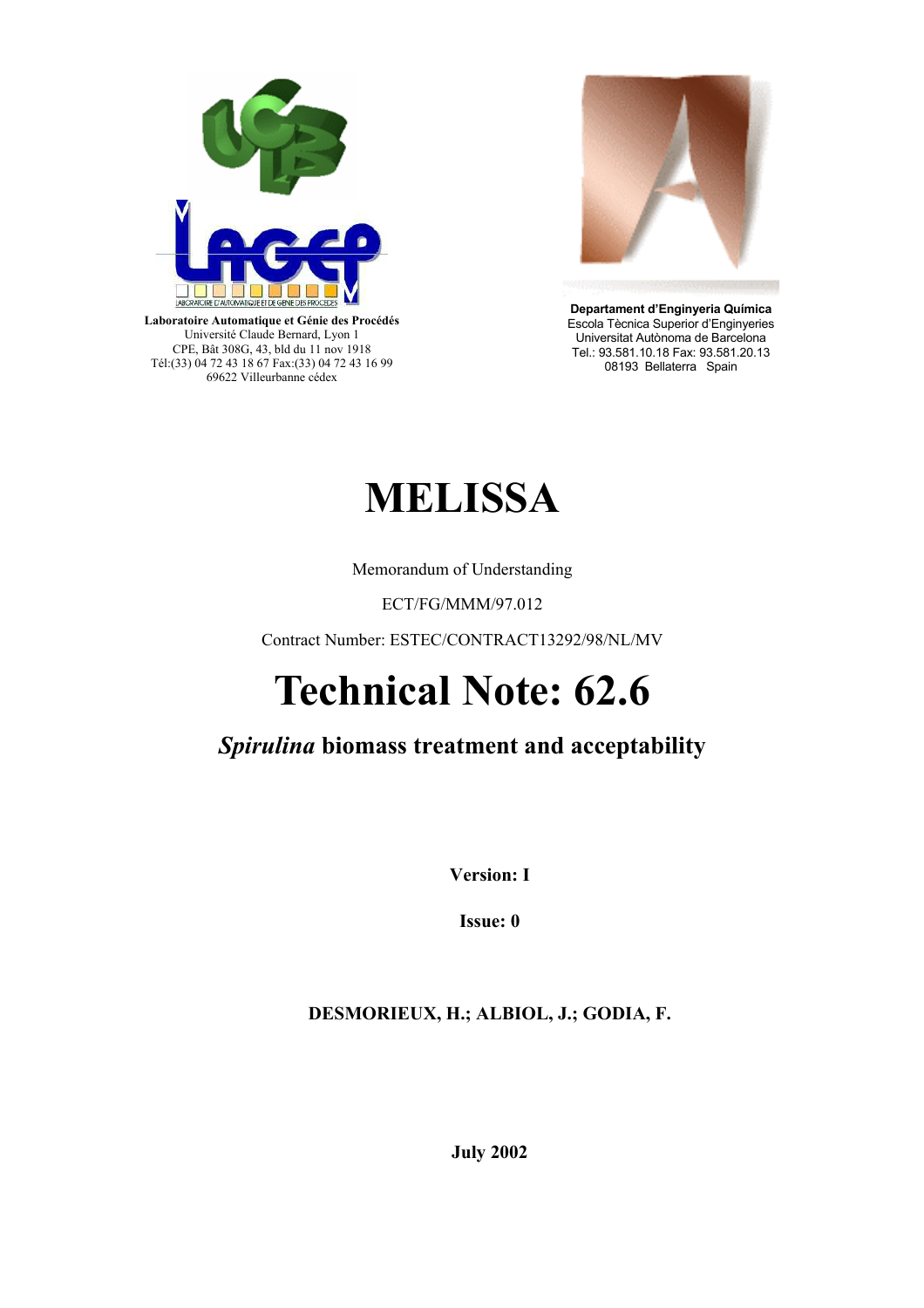# **Document Change Log**

| Version   | Issue | Date     | <b>Observations</b>        |
|-----------|-------|----------|----------------------------|
| Draft     |       | 07/06/02 | <b>Preliminary Version</b> |
| Version 1 |       | 30/07/02 | Original Version           |
|           |       |          |                            |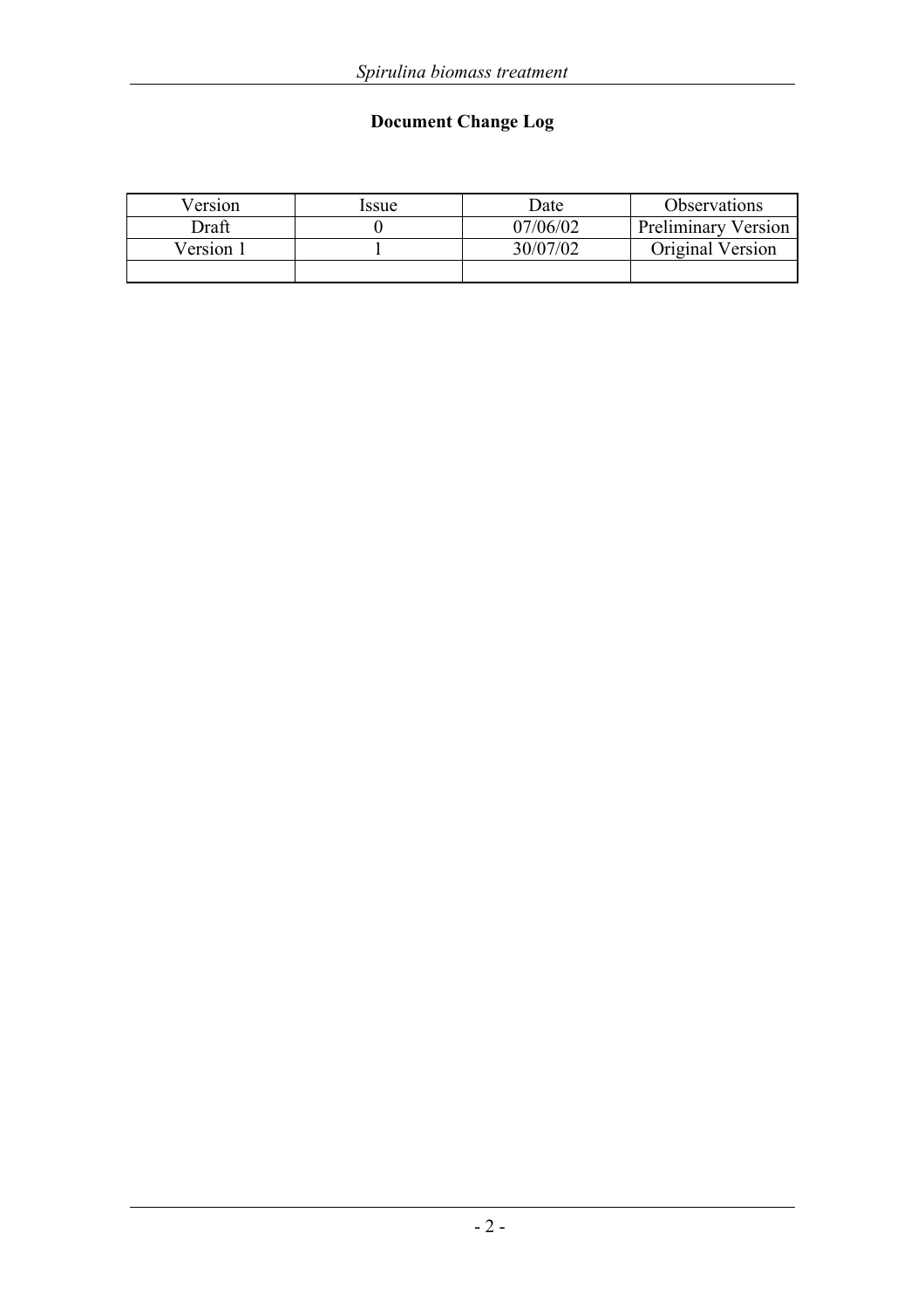# **Table of Contents**

| 1. SPIRULINA PRODUCTION. METHODOLOGY AND RESULTS               |  |
|----------------------------------------------------------------|--|
|                                                                |  |
|                                                                |  |
|                                                                |  |
|                                                                |  |
|                                                                |  |
|                                                                |  |
|                                                                |  |
|                                                                |  |
|                                                                |  |
|                                                                |  |
|                                                                |  |
| 2.3.2.1.1 Establishment of the Characteristic Drying Curve  15 |  |
|                                                                |  |
|                                                                |  |
|                                                                |  |
|                                                                |  |
|                                                                |  |
|                                                                |  |
|                                                                |  |
|                                                                |  |
|                                                                |  |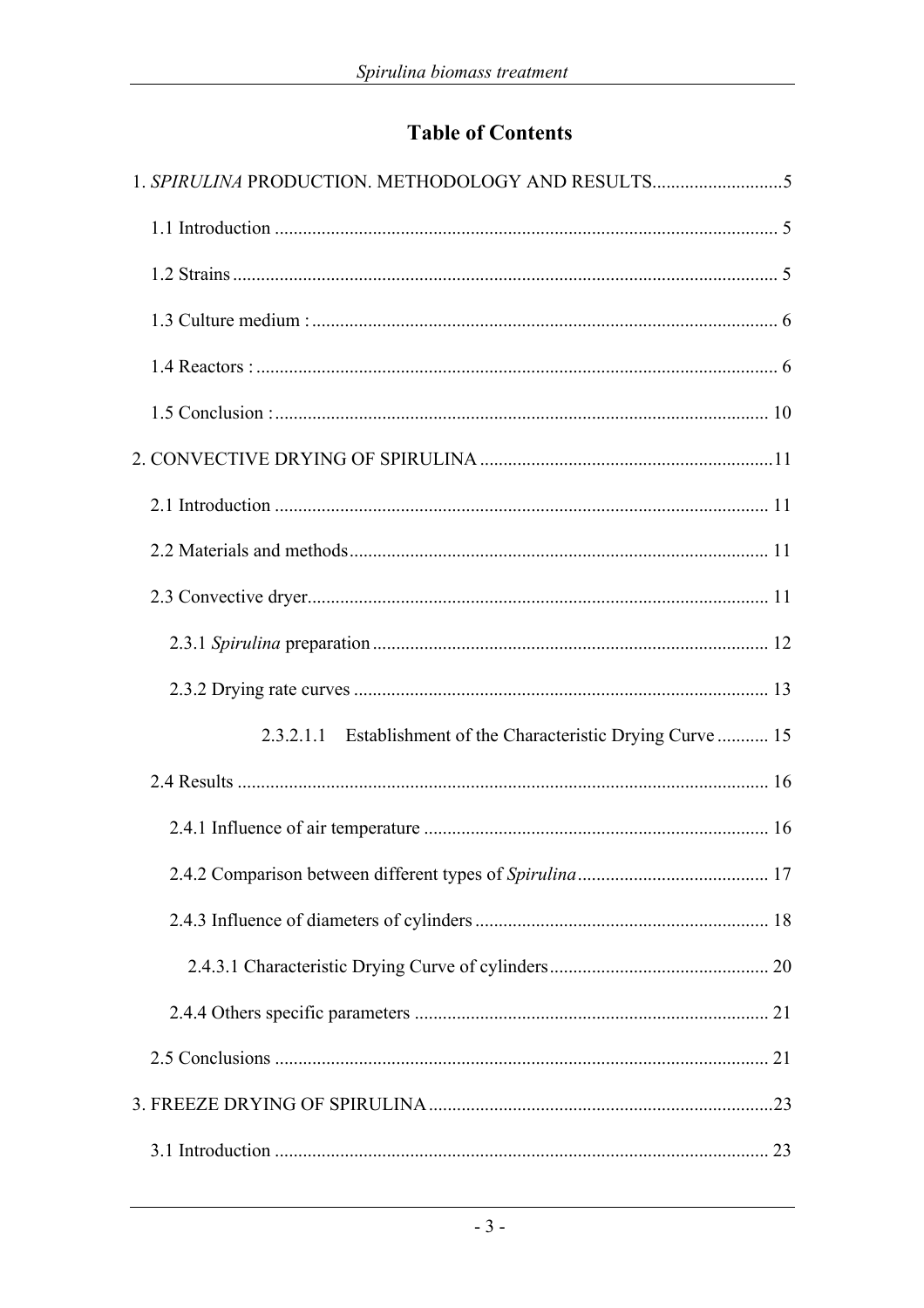|  | 23 |
|--|----|
|  |    |
|  |    |
|  |    |
|  |    |
|  |    |
|  |    |
|  | 30 |
|  | 31 |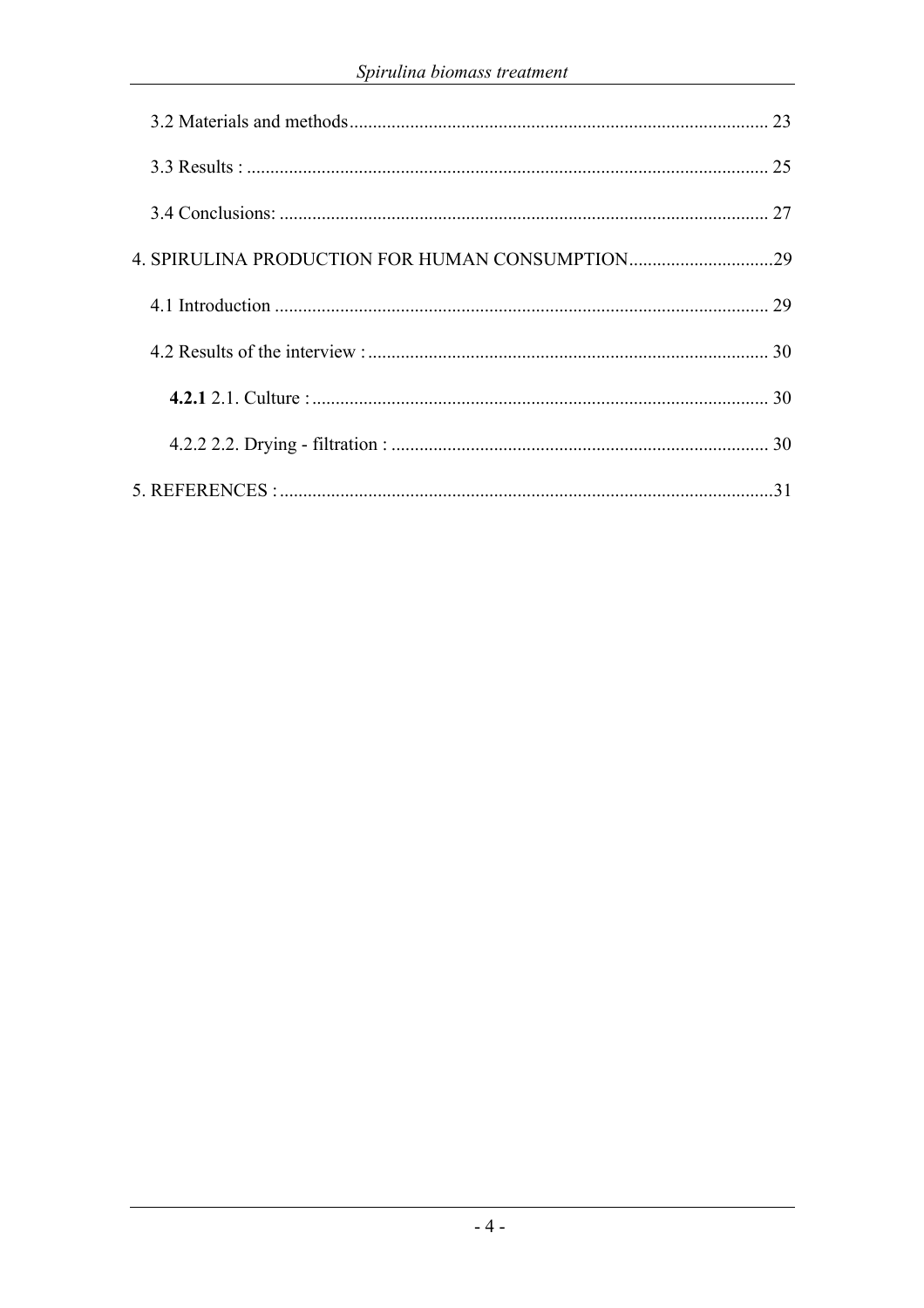#### **1.** *SPIRULINA* **PRODUCTION. METHODOLOGY AND RESULTS**

#### **1.1 Introduction**

To cultivate the *Spirulina platensis* at the laboratory was a completely new topic in this unit of engineering of the processes. The main task was to learn to start a culture from a small quantity of *Spirulina* and that with simple and manual means. The culture was carried out in two reactors, one of 40 liters working volume and the another one of service output of 25 liters. Many preliminary tests were carried out for sowing in culture. Brutally failures of culture arrived at 4 recoveries, which made that we concentrated the study on the seeding and maintains it in culture.

#### **1.2 Strains**

The strain comes from a farm from the south of France. It is spiral, like the *Spirulina* strain observed at the UAB (Pasteur culture collection PCC-8005). The culture contains at the same time filaments right and spiral, figure 62.31.1 a). Currently, we have replaced one of the cultures by that presented on figure 62.31.1 b) that is more corrugated. In the near future a new culture of reference will have to be considered, it is the strain coming from one industry of Saint Nazaire (Alpha - Biotech) which cultivates the *Spirulina*, and who works with the laboratory GEPEA which study the membrane filtration of *Spirulina* for ESA.



a) spiral and straigh Spirulina  $(x25)$  b) wavy Spirulina $(x50)$ 

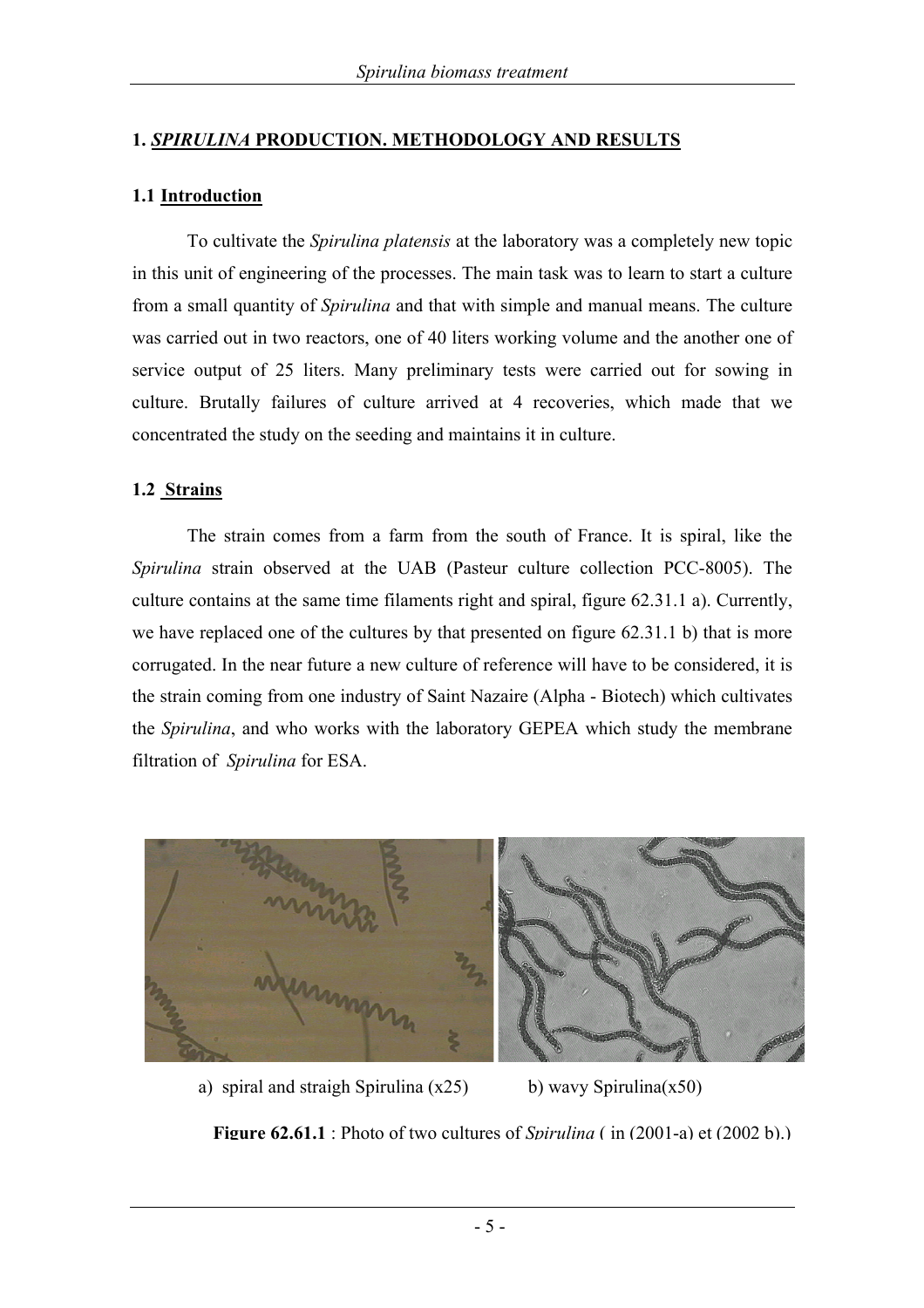#### **1.3 Culture medium :**

Initially, the culture was carried out under a culture medium simplified, according to the method of J.P. Jourdan [Jourdan, Cultivez votre Spirulina, 2000]. We currently provide ourselves the products necessary to the solutions "A5" et "B6"of the Zarrouk medium.

#### **1.4 Reactors :**

Two reactors were installed. They are opened to the air, fed in source of light by the surface of the culture, agitated either by bubble, or by an agitator with pale, heated by aquarium immersion heaters.

#### **1er parallelepiped reactor:**

This reactor lays out a used volume of around 40 to 60 liters.



**Figure 62.61.2** : Principe of the reactor.

- Lighting is ensured by three halogenous lamps 12V X 50W, model 077 (Iltech mark)
- The temperature is maintained for the moment with 28<sup>o</sup>C, by local heating by resistance's immersion heaters
- Agitation is ensured by an blades agitator with 32 T/min.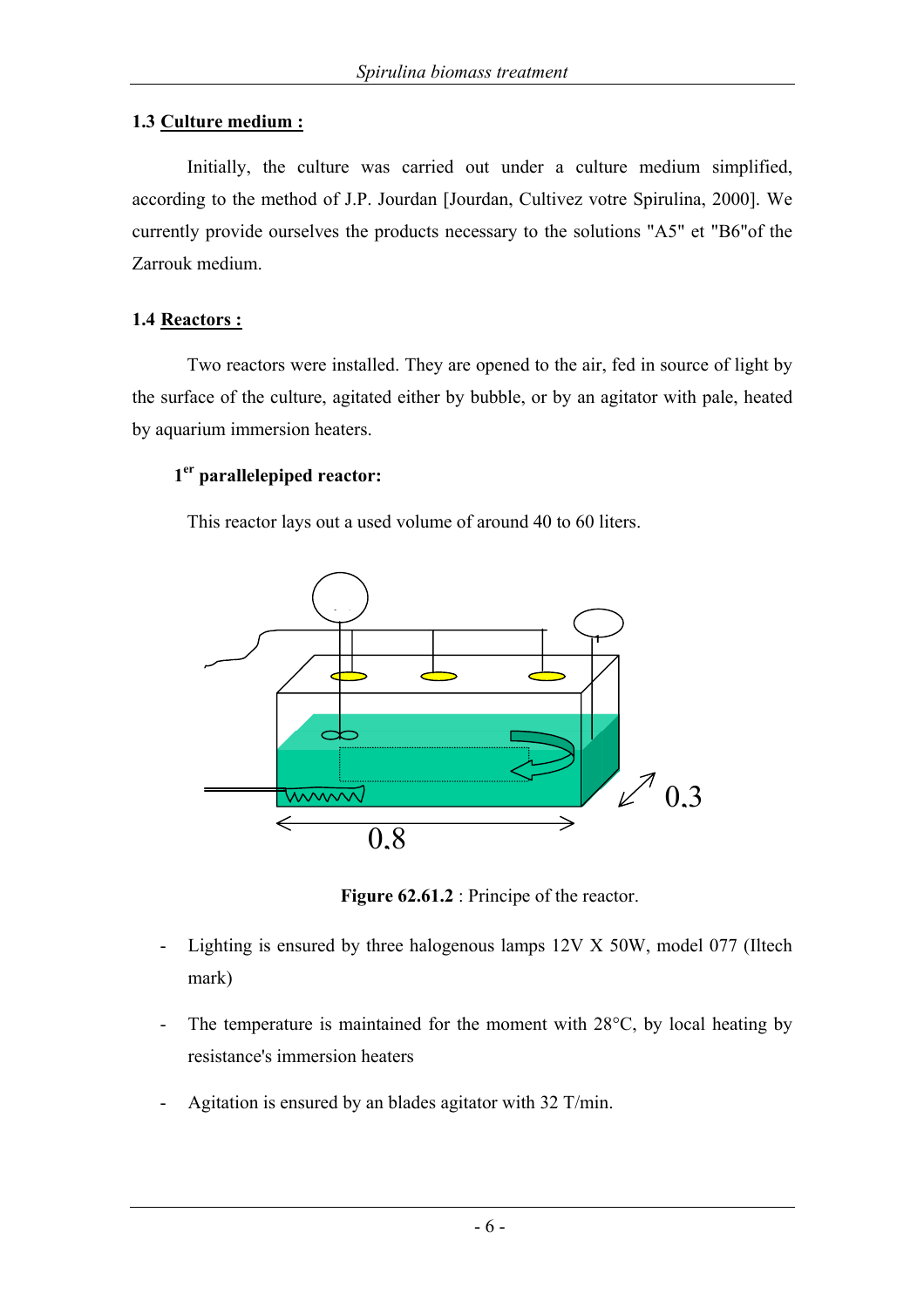#### **2ème reactor : half sphere :**

It is two half spheres posed one on another, one being useful for the culture, the other is to protect from dust…

The diameter is 56cm and the total volume is 45 liters, 25 liters are used for the culture.



**Figure 62.61.3** : Principe of the  $2^{nd}$  reactor.

- Lighting is ensured by an incandescent lamp of 60W, placed just at the top of the culture. We also used a solar lamp of 75W
- The agitation be ensured by bubble with ambient air in the part lower of container
- The heating be assured either by the power release by the lamp to obtain  $28^{\circ}$ C, either, in winter, by a immersion heater, to obtain a temperature close of 22°C.

There is no control on line, and the parameters of temperature and lighting are variable. The outside temperature also being able to have an influence.

#### **New reactor :**

A simple reactor must be built with a possibility of variation of the source of light, making it possible to control, manually, the temperature and the source of light: It will be a vertical one meter length cylindrical reactor. Agitation will be done by bubbling at the bottom of the reactor. It is envisaged to install on a frame, a rape neon (incandescent or fluorescent) coupled to a slope of halogen lamps of 50W each one, on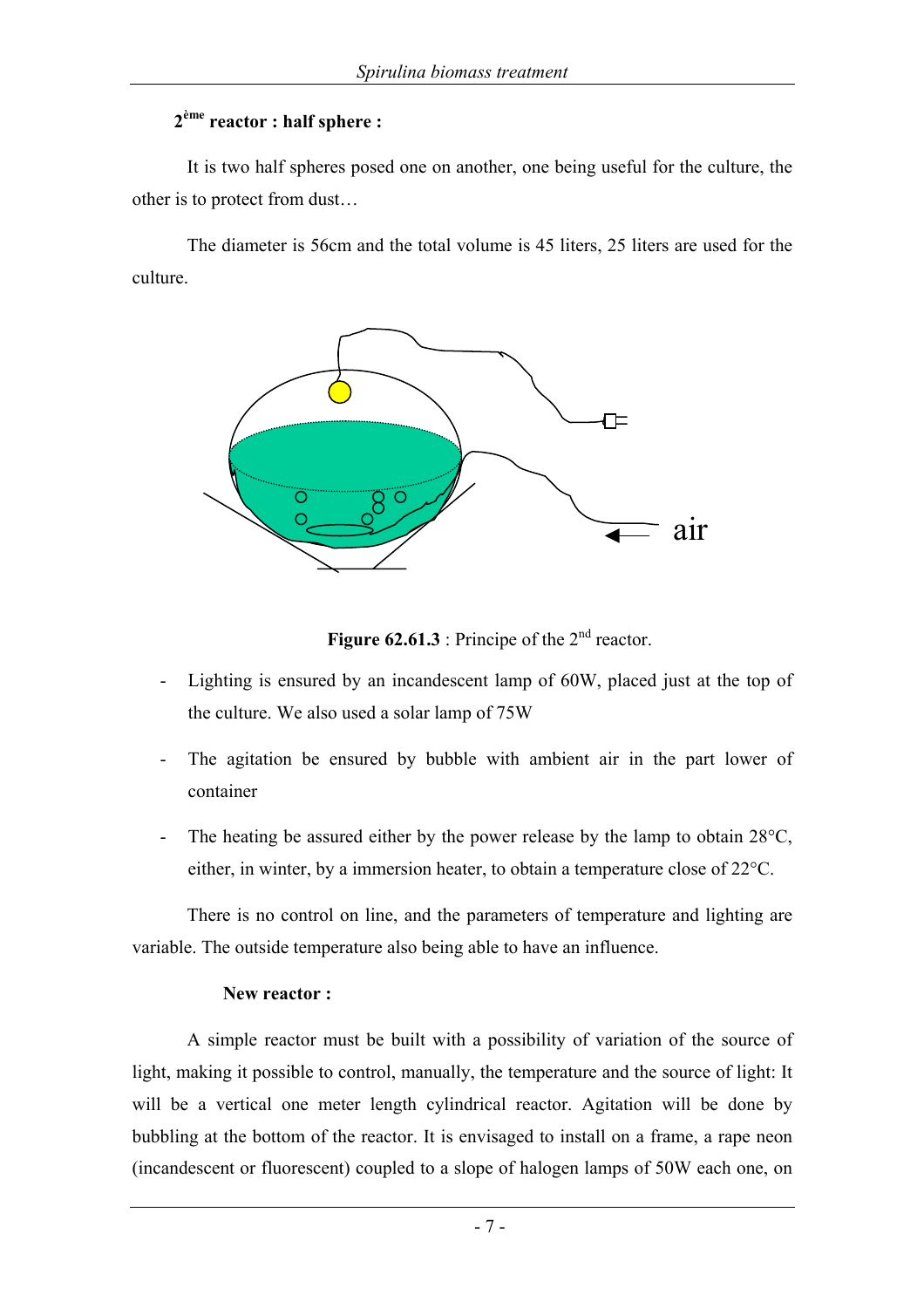a square section, with regulator. Harvest will be either in bottom of the reactor, or at the top. A possibility of heating by immersion heater or for auxiliary heating is considered for sowing.

The measurement of the pH, the concentration will be done outside the reactor, by taking away.

#### **5. Follow-up of the cultures :**

The pH of the two cultures is measured either by paper pH or by glass electrode. It varies between 9,0 and 10, 5. The temperature is measured by alcohol thermometers placed in the culture medium. It is now possible to measure the concentration at the laboratory by spectrophotometer, at 750nm.

Figure 62.61.4 shows an example of the follow-ups of the culture, with a modification due to the taking away for experiments



**Figure 62.61.4** : example of follow up of the culture.

The light power received by the *Spirulina* was estimated by a pyranometer which records the luminous power on all the solar spectrum. Thus, in the sphere, the power was measured on the diameter of the sphere according to the height, appears on the figure below: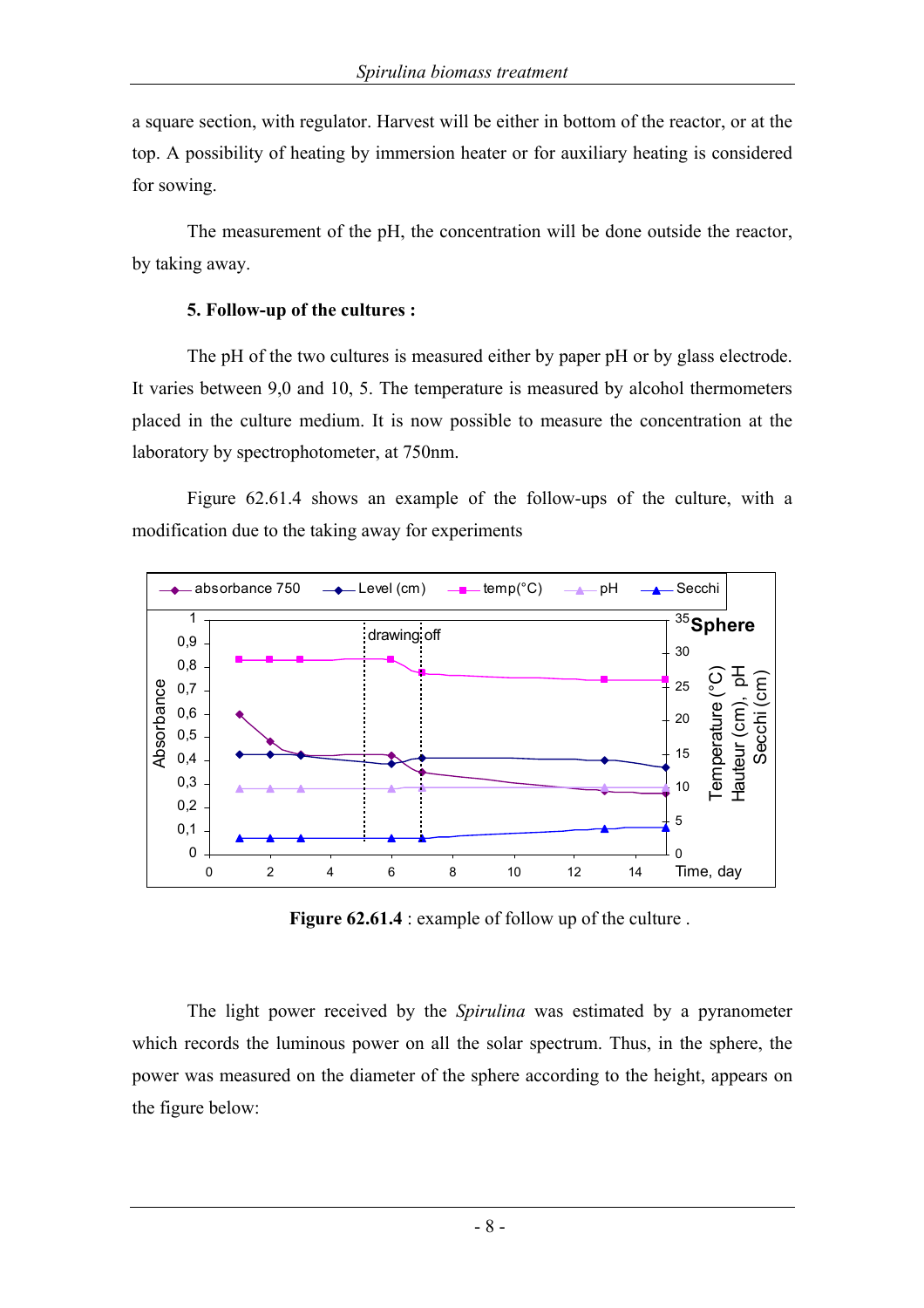

**Figure 62.61.3** : Light power measured with a pyranometer.

In the rectangular reactor, the average measured power varies according to the place of the measurement (under the lamps or in the corners of the reactor) from 200 to  $700 \text{ W/m}^2$ .

#### **6. Proteins :**

An analysis of the content of proteins of the culture, by the Lowry method, was carried out at the laboratory. That led to a content varying of 30 to 50%. Others measurements will be remade the next months.

## **7. Drying :**

Harvest is done by filtration on polyamide filter to 15, 20 or 25  $\mu$ m, according to the size of the culture, the width of the filaments varies in the course of time in the same culture. The majority of the experiments in 2001 were made with received Spirulina from the farms of Mr. Jourdan. Tests were carried out with the Spirulina of the laboratory.

Note:

 The culture in batch reactors makes that Exopolysaccharides and sludge fall at the bottom (by involving part of the *Spirulina*). A strong agitation can makes them also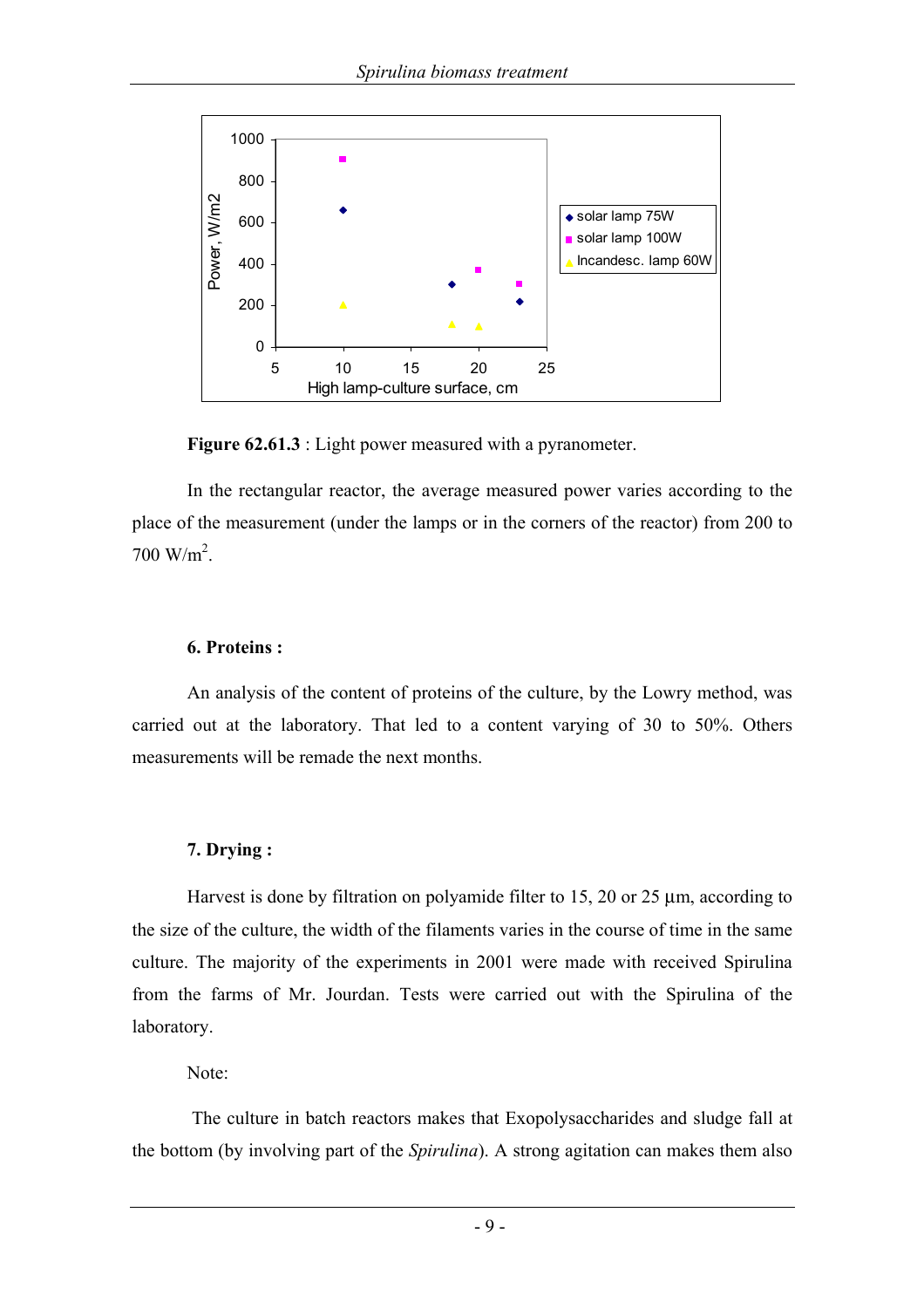reappear on the surface. Thus, one could recover and to dry those sludge while supposing they are with strong content of EPS.

#### **1.5 Conclusion :**

The main result is to have improved the *Spirulina* culture, in spite of our inexperience in biology and in the culture of algae. The new reactor should make it possible to get a culture which grow more quickly. This in spite of the absence of follow-up and control on line.

It is necessary to specify the form of the *Spirulina* that is going to be used for the space stations. It appears more significant for us to specify the form (spatial structure) that the name of the strain, since the documents of the agency space presents sometimes a very spiral *Spirulina* or sometimes, a corrugated *Spirulina*. The comparison that we made of the drying of *Spirulina* rather spiral or rather straight show that this parameter doesn't influence the maximum drying rate obtained at the beginning of the drying (WP 62.62). These experiments could not be remade because we do not have *Spirulina* yet perfectly straight (and the danger to contaminate is to be avoided). However, drying being a phenomenon of transport in porous environments, during the first phase of drying or the capillarity intervenes much, a characterization of the average structure of the biomass of the *Spirulina* appears significant. That can take place by analysis of image (counting by microscope) to characterize % of *Spirulina* straight and spiral in the culture, and also to characterize the evolution of the culture.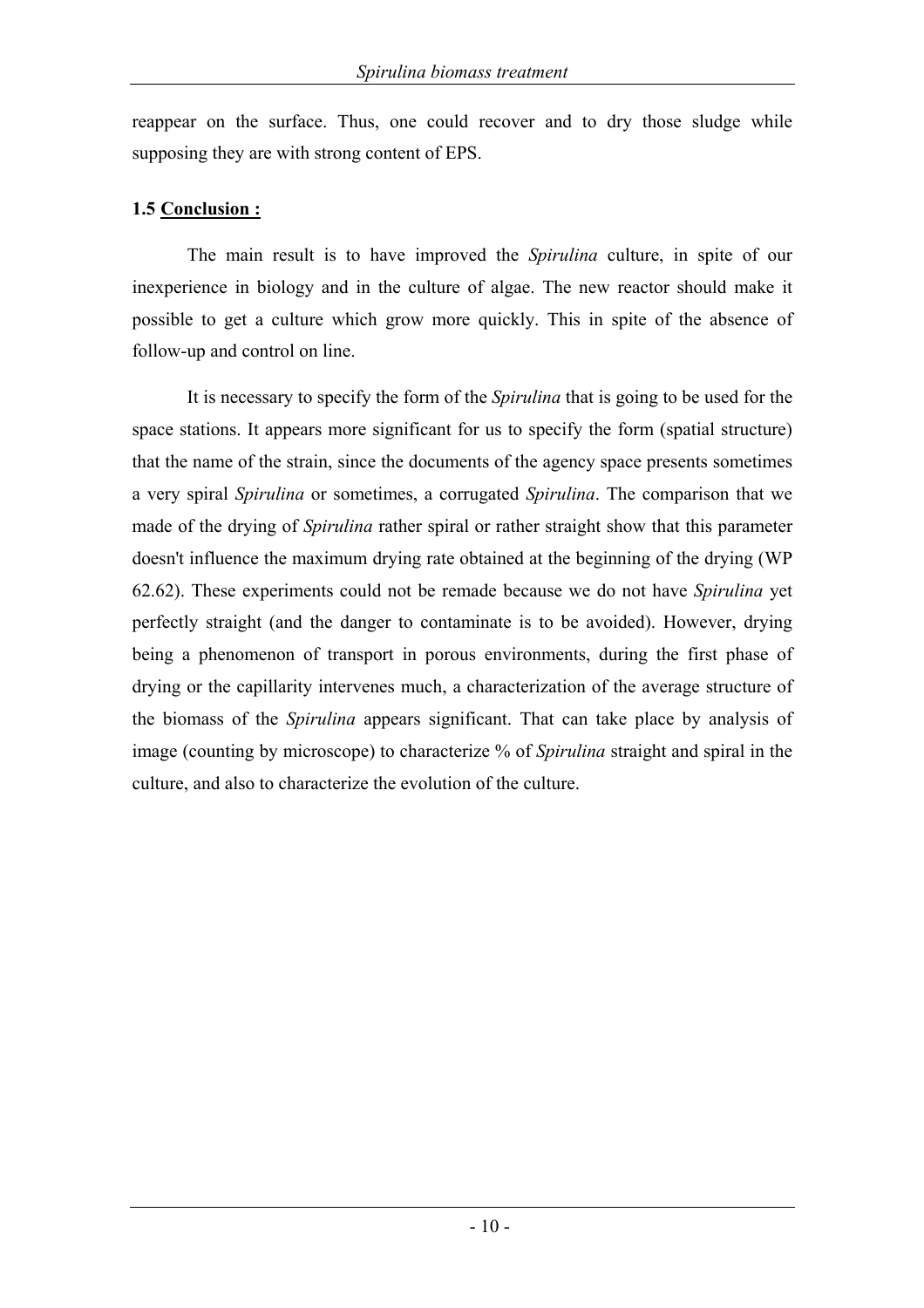#### **2. CONVECTIVE DRYING OF SPIRULINA**

#### **2.1 Introduction**

The aim of this work package is the characterization of forced convective drying of *Spirulina* with varied drying parameters. The quality of the product is the one of the *Spirulina* we get from a producer.

First, we compare with some experiments, if the convective drying of the new product gives the same results or not that we had obtained the last year for the *Spirulina* dried in layer. The *Spirulina* used for the both years come from two different producers in south of France. The type of *Spirulina* is totally different. The first one is a straight form, the over one is a mixed wavy and spiral form.

Then, the work consists to study the drying of small cylinders. The producers in France use this form for drying *Spirulina* and it seems to give a product that is better accepted by the consumers.

The characterization of each drying is possible by applying the method of the characteristic drying curves concept (CDC). This method includes the drying rate curves in a single curve for one product, with given dimension, structure, arrangement on the support and in a range of air conditions (temperature and velocity).

## **2.2 Materials and methods**

## **2.3 Convective dryer**

Convective drying is carried out in a closed loop, figure 62.62.1. The temperature and velocity of air are fixed constant during a experiment One experiment is 3 to 5 hours long. Relative humidity of air is measured by a hygrometer and the temperature of by refractometer surface, for the layers. Measurements are established in a range of temperature from 40 to 60°C and an air velocity of 2,1 m/s.

The mass, the temperature in the product is registered during drying time. These measure allows to establish the drying rate curves.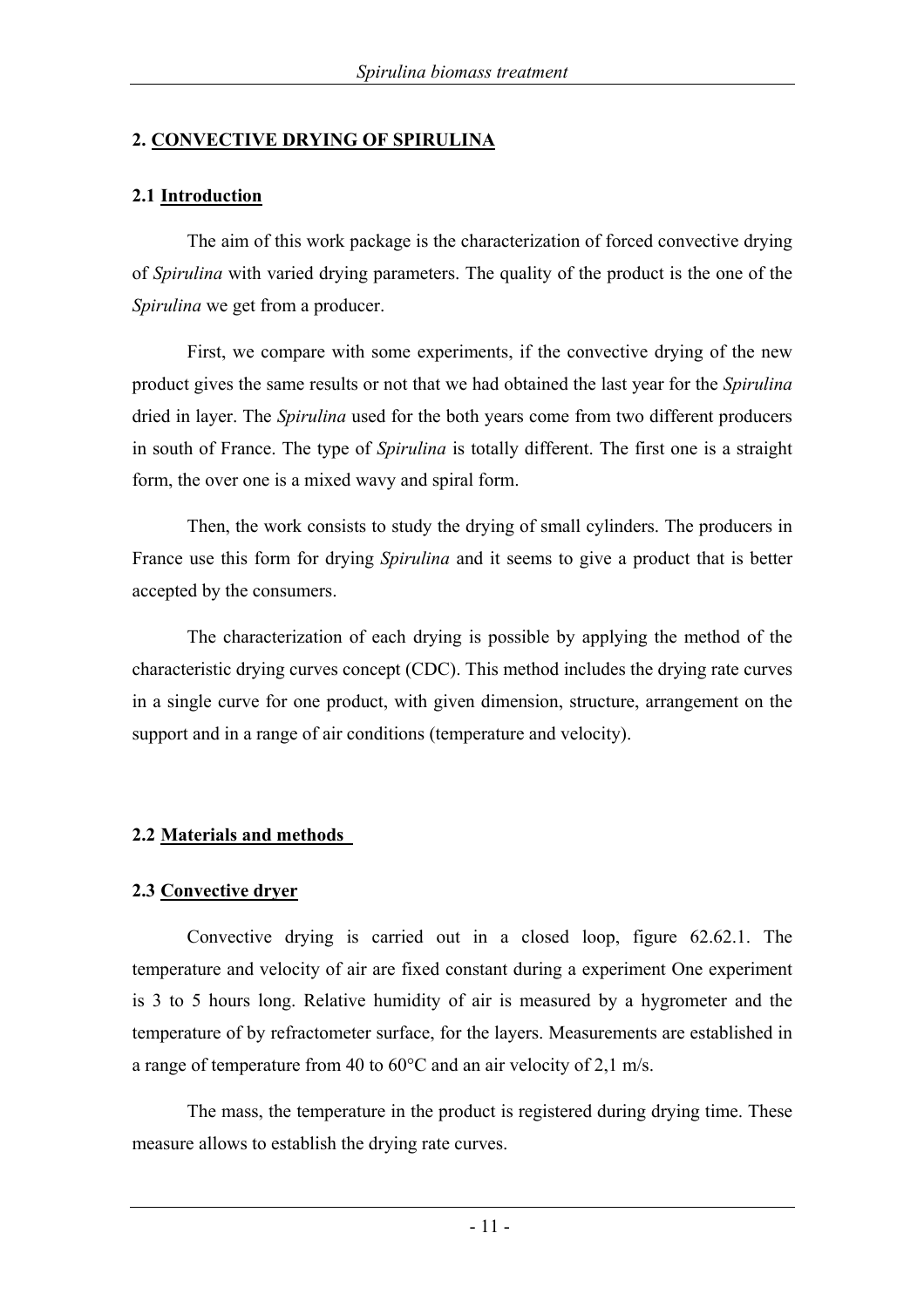

Figure 62.62.1 : Principe of convective dryer

#### 2.3.1 *Spirulina* preparation

The step of filtration and possible pressing make it possible to eliminate most of salt before convective drying, as that is practiced in the small farms. The solvent that have to be eliminate by drying is: the culture medium, the water in the sheath surrounding the cells and the water in the cells. According to the shape of the filaments of the *Spirulina*, rather spiral or rather linear, the water content initial varies from 3,5 to 7 kg of water/kg dry matter for a same pressure of filtration, the straight form retains more the culture medium. The *Spirulina* is spreading out in cylinders of 2 to 4mm. The cylinders are deposited on a plate with a syringe. The spreading out in thin layer is very delicate to realize because of the strong adherence of the *Spirulina* to the support and the support that allows the spreading out. But the thin layer allow to use a greater density of *Spirulina* on the support, than for cylinders. Due to the air flow, greater the mass, lower the noise of the measures. That means a higher initial mass of product.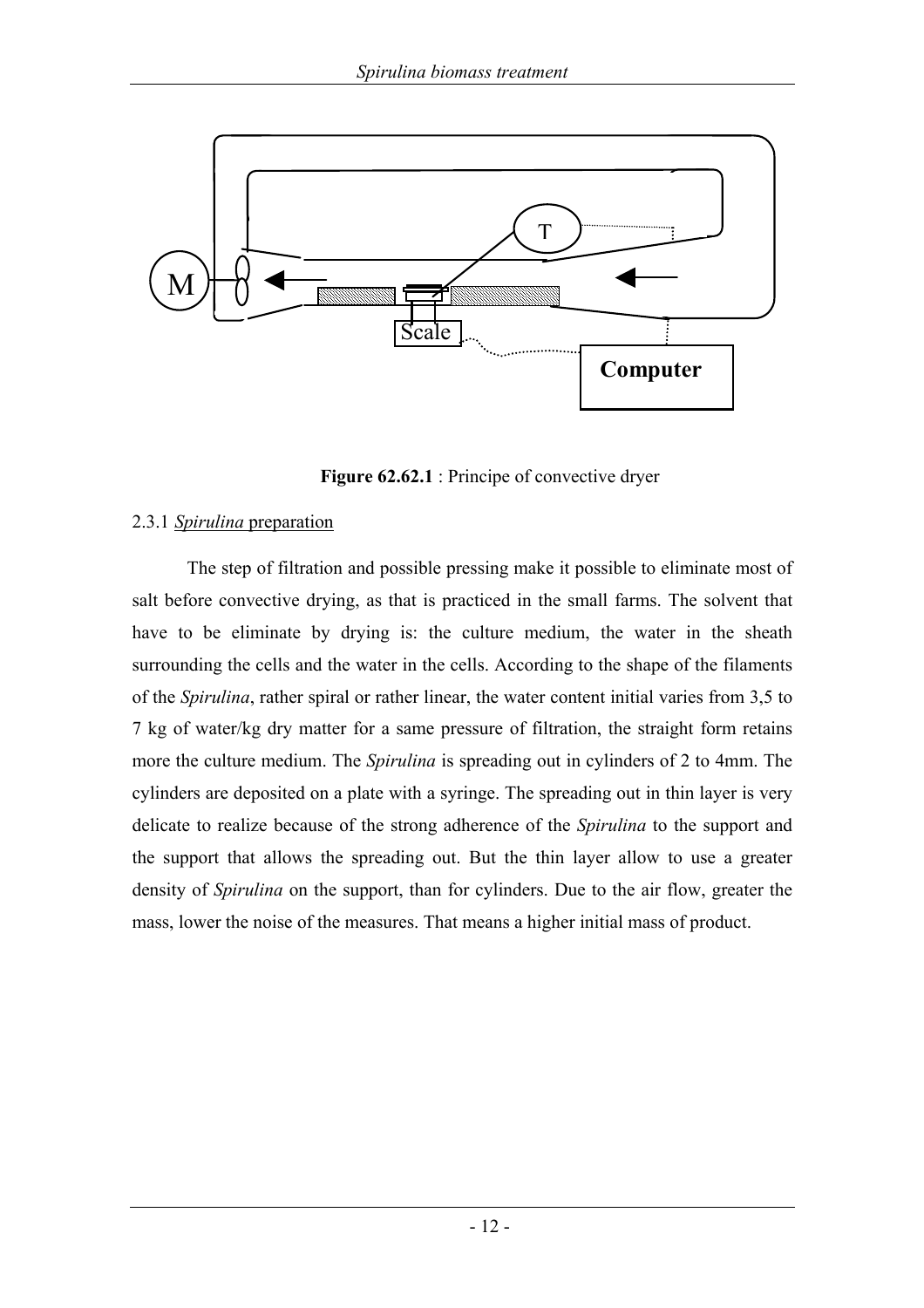#### 2.3.2 Drying rate curves

After the measure of the dry matter, it is possible to obtain the evolution of the average moisture content according to the drying time. The data are smoothed and after derivation, it is possible to obtain the curve of the drying rate according to the average moisture content, like on figure 62.62.2, that show the evolution of *Spirulina* sample with initially 4 g at 50°C.



**Figure 62.62.2** : Typical drying curve: **a)** Temperature, mass of *Spirulina* during time; **b)** Temperature, moisture content of *Spirulina* during time; **c)** Drying rate according to the time; **d)** Drying rate according to the moisture content.

The influence of the parameters (temperature of air, diameter) are observed on the curves drying rate versus moisture content, figure 62.62.2.d). This curve let appears the different period of drying :

When the drying rate is increasing : the warm up period.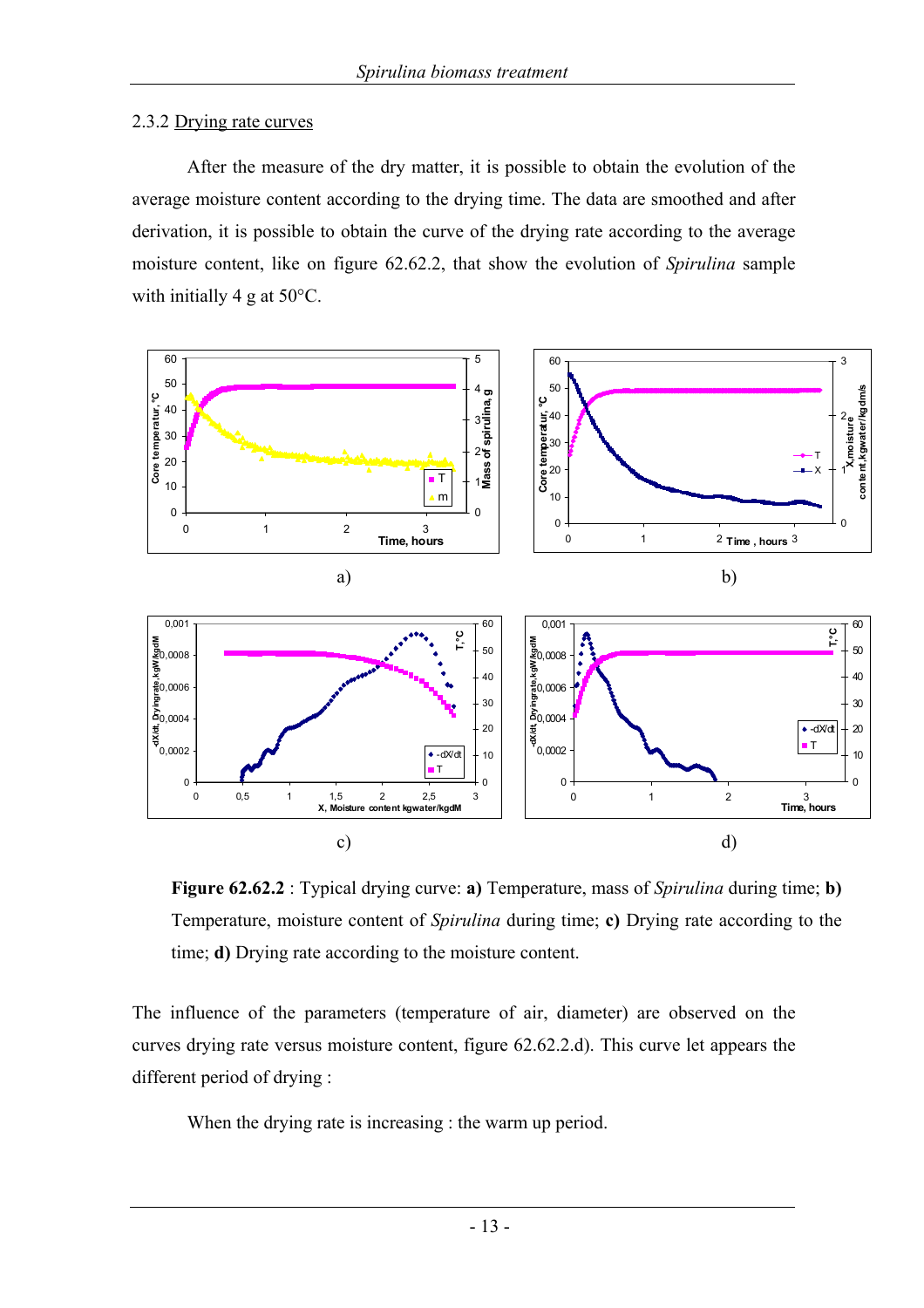When the drying rate is maximal, or constant : the first period and constant rate period : the external conditions limit the drying.

And when the falling rate period, when the internal transfer limit the process of drying.

#### **External and internal heat and mass transfers**

The figure 62.62.2 a), b), c), d) show that at the beginning of drying, the initial product temperature is equal to the wet bulb temperature 25°C and reach the air temperature at the end of drying.

This phenomenon is observable on the curves of drying of layer where the temperature measurement of surface is possible by refractometer. One can then distinctly observe the possible difference in temperature between the core of the layer of Spirulina and the surface. The surface temperature can be constant when the drying rate is maximal and constant. During this phase, balance isenthalpic makes that surface is saturated. The surface of the product is at the wet bulb temperature, water is conveyed on the surface of the interior of the product (or the interior of the cylinder) rather quickly to compensate the evaporation on the surface. The transfer is then limited by the external conditions in the boundary layer.

When it is the internal transport which becomes limiting, i.e. which the routing of the water of the interior of the product towards surface does not compensate for evaporation on the surface, internal transport controls the process, the temperature of surface increases until the temperature of the air.

Remark: it be suppose but not check (because it be however difficult of measurement the temperature of a drop) that this same phenomenon intervene in the process of drying by spray drying, where the temperature of air can be very high (200°C) and the temperature of product in output of the dryer doesn't exceed 100°C.

When the drying rate is constant even then the surface temperature of the layer is constant , the curve -surface temperature according to the time- allow to determine Xcr, what is the moisture content between the first and the second phase, i.e. the transition to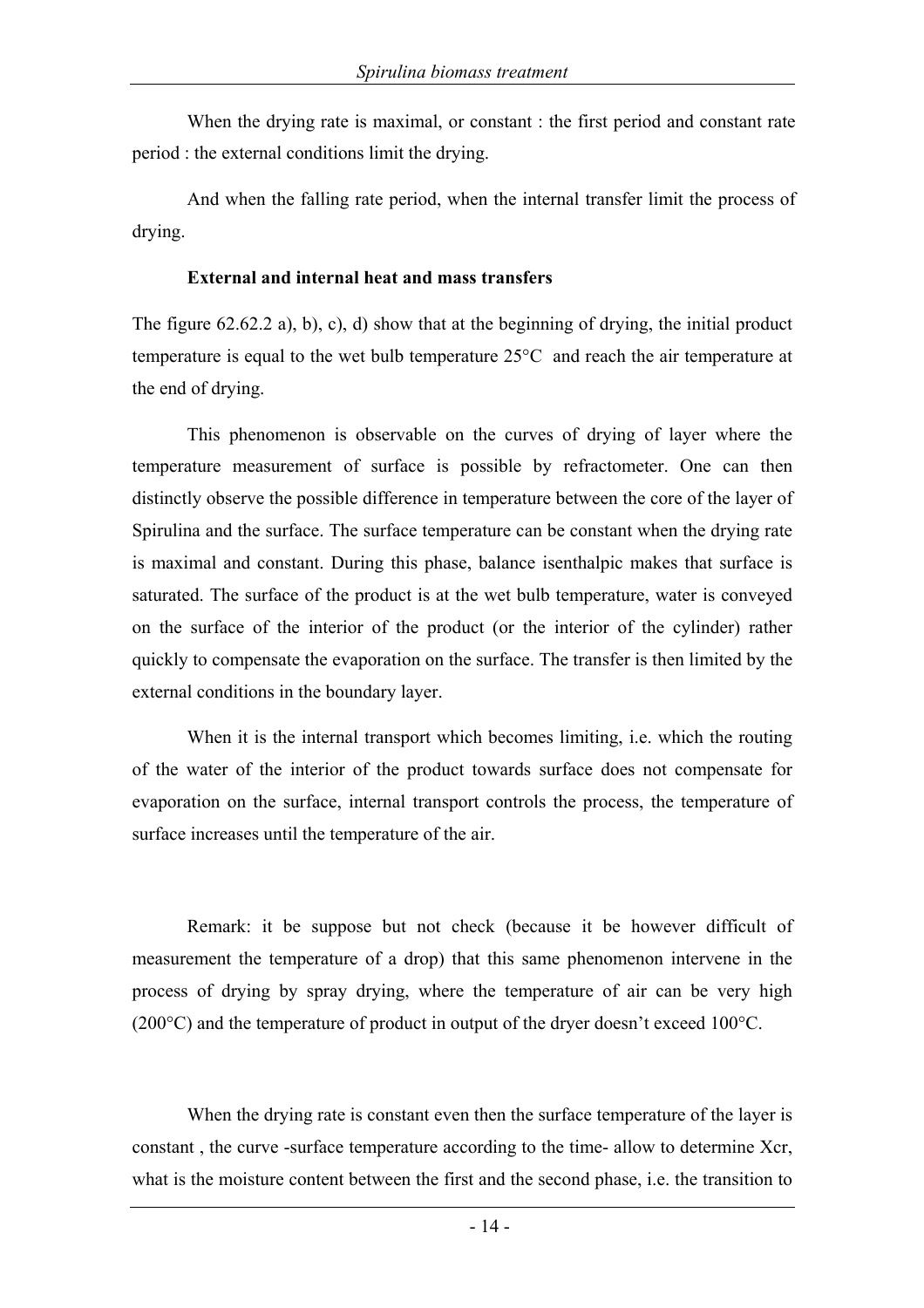which the internal transfer become to be limited. However, the characteristic of the drying of *Spirulina* is that the drying rate does not remain constant whereas the temperature measured on the surface can be constant, like on figure 62.62.3. This involves a difficulty of determining the end of the first phase and thus the critical moisture content. For that, we will refer to works of agricultural foodstuff drying [Fornell, 1980] those consider that the first drying phase is specific and corresponds to the maximum of the drying rate curve according to the water content.



**Figure 62.62.3**: Surface temperature and drying rate by drying of layer at 40°C and  $2m/s$ .

#### *2.3.2.1.1 Establishment of the Characteristic Drying Curve*

Foodstuffs have heterogeneous structure, bad reproducibility of measurement and various composition throughout the sample. So, the characteristic drying curve method [Keey and Suzuki, 1974] (abbreviated CDC) is chosen to characterize a method of drying and a type of spreading out, with the help of experimental results.

The CDC method consists in reducing the moisture content and the drying rate, by a single normalized drying rate curve of one product with determined dimensions and for various given drying conditions. This curve is obtained by plotting  $f(\phi)$ , that is the drying rate v normalized by the drying rate during first period  $v_1$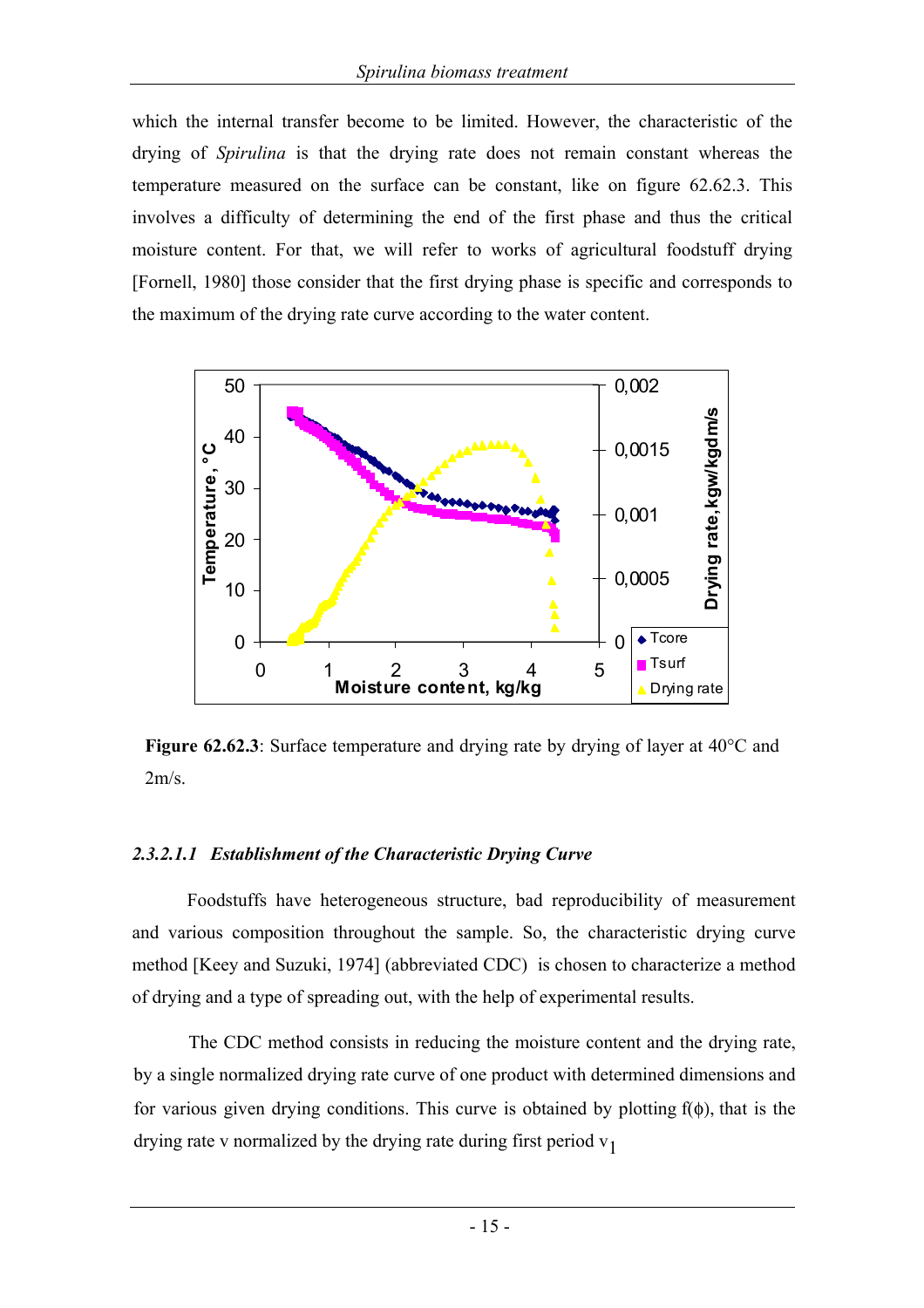$$
f(\phi) = \frac{v}{v_1} = \frac{(\frac{dX}{dt})}{(\frac{dX}{dt})_1} \quad \text{versus} \quad \phi = \frac{\overline{X} - X_{eq}}{\overline{X}_{cr} - X_{eq}} \tag{1}
$$

Were  $\overline{X}$  is the average moisture content,  $\overline{X_{cr}}$  is the average critical moisture content at the transition. As the constant drying rate doesn't appear clearly by some biological materials, the short period where the drying rate is maximum is considered as the first period. In this work, the moisture content at equilibrium  $X_{eq}$ , is replaced by the end moisture content, to get a normalization of the drying rate. f is the function which is assumed to be a characteristic of the drying of the product with determinate dimensions.

#### **2.4 Results**

#### 2.4.1 Influence of air temperature

The figure 62.62.4 show the influence of the drying air temperature on convective drying of layer with a air velocity of 2m/s . These curve characterize drying of layer because the results are more reproducible with layer than with cylinders (this type of arrangement need more wet matter, the precision of the measure are better).



Figure 62.62.4: Drying of layers of Spirulina by 2,5m/s.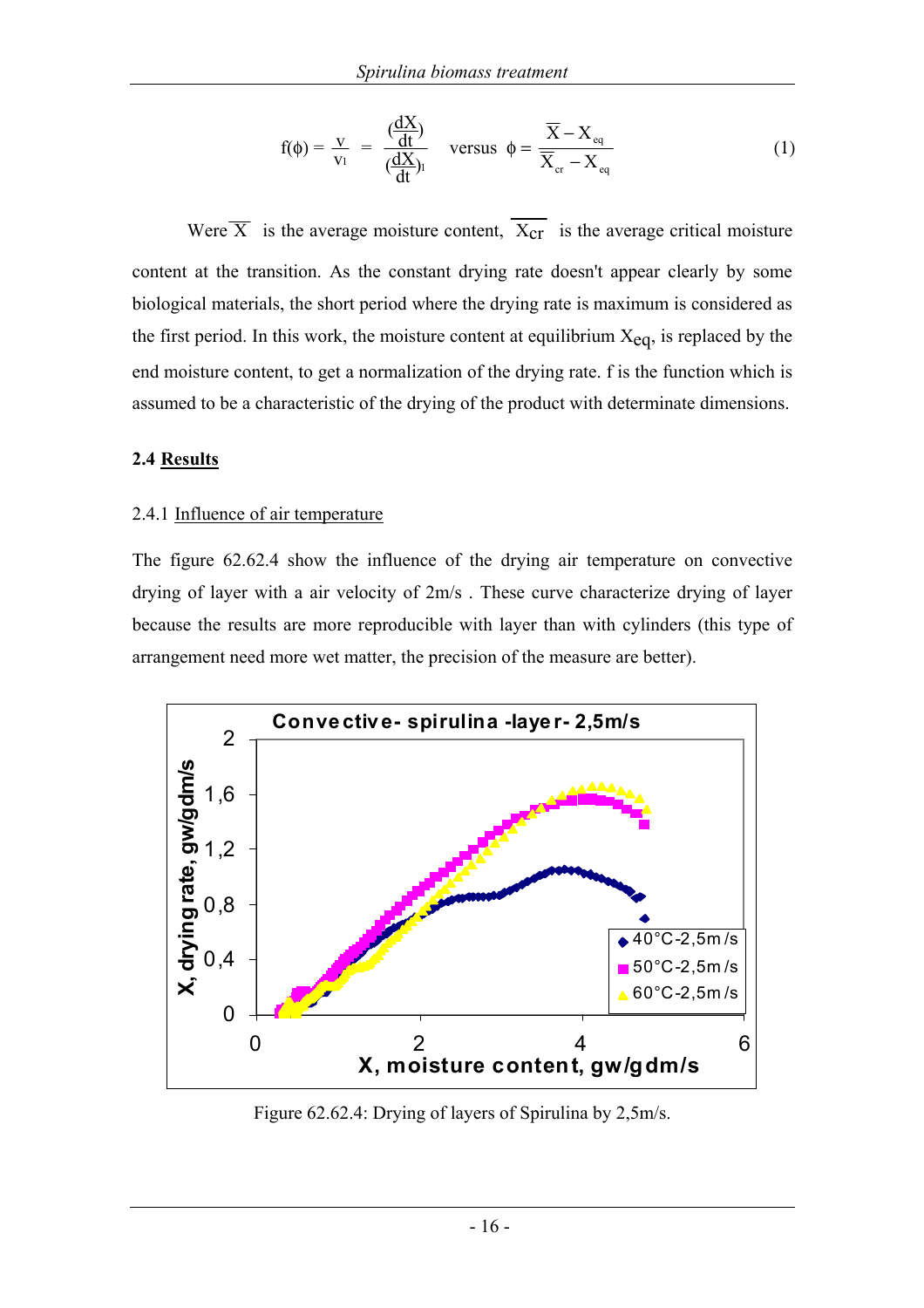As the figure shows, higher the air temperature, higher the drying rate. The maximal drying rate , at the beginning of drying becomes higher, but the influence is not proportional. For low external conditions, the drying rate curves are more flattened.

#### 2.4.2 Comparison between different types of *Spirulina*

We don't carry the comparison between the drying of the *Spirulina* in the laboratory and the *Spirulina* used for (precedent) works, due to the actually two small quantity of the *Spirulina* cultivated in the laboratory. For this work, we used another *Spirulina*, that comes from a farms from a producer.

These *Spirulina* is different from the *Spirulina* that we used the year before.

Then, we compare the convective drying of thin layer, with the both strains.

The figure 62.62.6 show the result that are done on 1999 and the results in 2001, with the both different *Spirulina*. These both *Spirulina* are different, specially in they shape. One *Spirulina*, used in 1999, comes from a farms, it has a high percent of straight shape, as showed on the figure 62.62.5. The other *Spirulina* used in 2001, from another farms, is typically spiral and wavy.



**Figure 62.62.5** : microscopic view of the used straight *Spirulina*.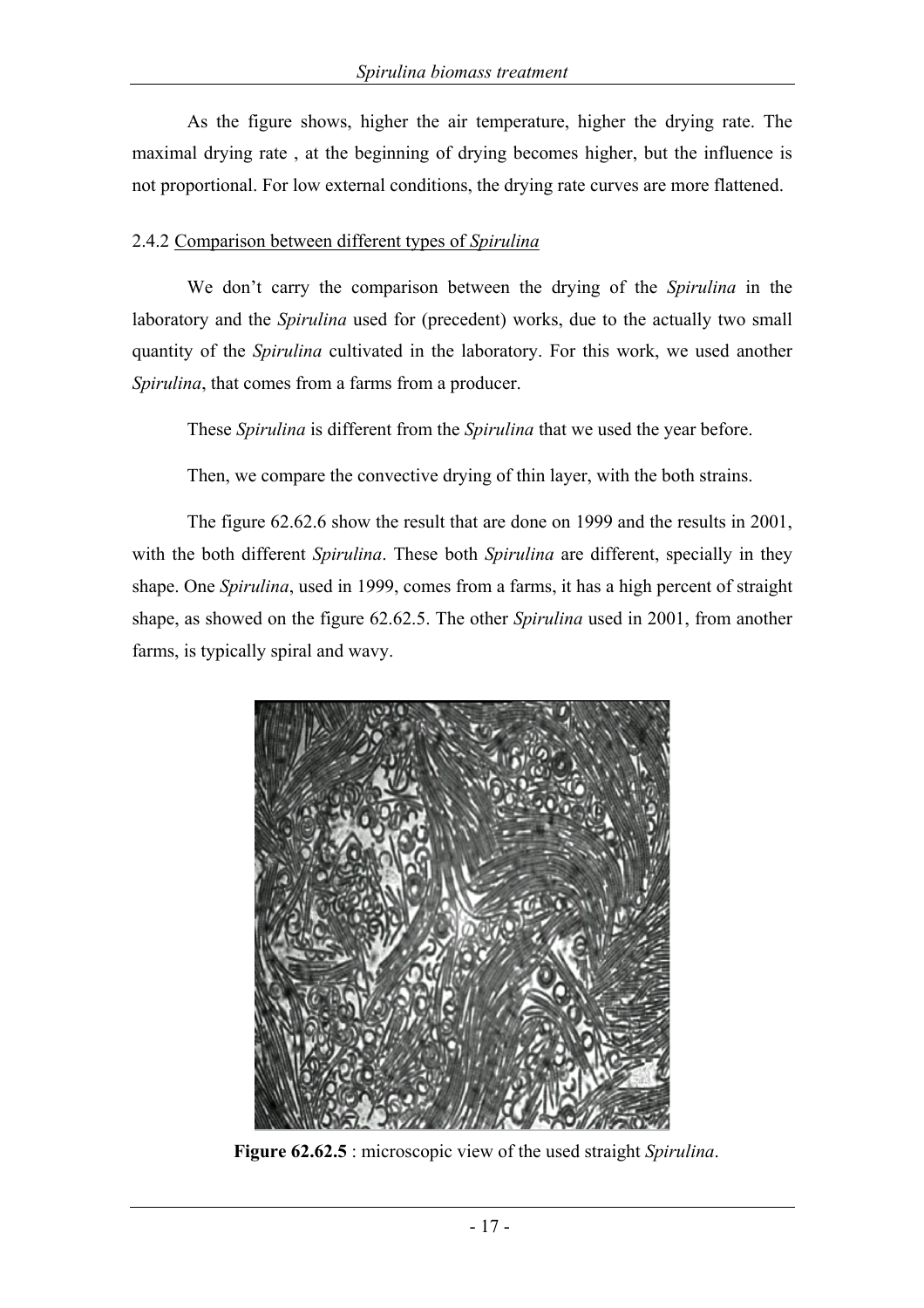These result allows also to see the influence of the shape of the filament.

The figure 62.62.6 show that it doesn't appears difference due to the shape of the *Spirulina* or due to the different origin of *Spirulina*. Although the drying of the reference of *Spirulina* have to be study, these results show that the external conditions are deciding at the beginning of drying.



**Figure 62.62.6** : Drying rate curves of the two type of *Spirulina* in layers, by 40, 50 and 60°C.

#### 2.4.3 Influence of diameters of cylinders

First, the observation of the dried cylinders results to limits the dimensions that have to be respected. Then influence of the diameter of the cylinders in this range is observed by the drying rate curves. With beyond a diameter of 4mm, the external crust of the cylinder led to a too great heterogeneity of the product between surface and the interior, the *Spirulina* can then remain wet in the interior and time drying to become much longer. The shrinkage of the product during drying is not equal to the evacuated water volume but is definitely lower. Because of the shrinkage of the product and also by a possible fermentation, the cylinders of *Spirulina* presents a " tunnel " to the internal. The dry cylinders, initially of 4mm, are hollow rolls. With the break, these pores seem to be unfavorable with the visual quality of the product. It is thus interesting to dry of the small diameters, which in addition decreases the time of drying. A diameter lower than 2mm is possible in practice but not possible for the study of forced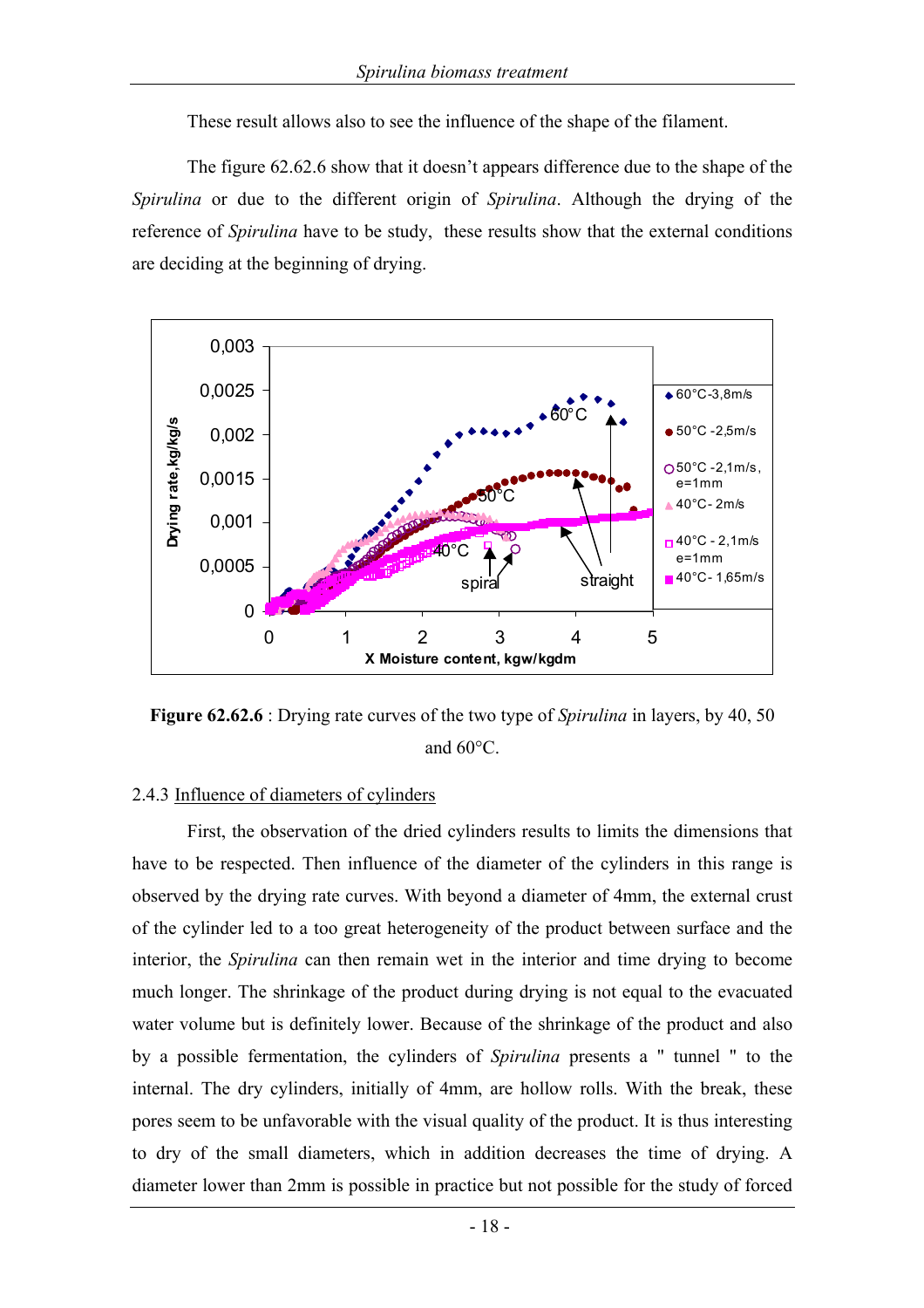convective drying because the phenomenon of shrinkage breaks the product and the fine particles of cylinders can be carried by air flow. The thickness of the cylinders is thus limited between 2 and 4 mm.



**Figure 62.62.7 :** convective drying rates, by varied diameters of *Spirulina* cylinders, at 50°C.



**Figure 62.62.8** : convective drying rates, by varied diameters of *Spirulina* cylinders, at 60°C and 2,1m/s.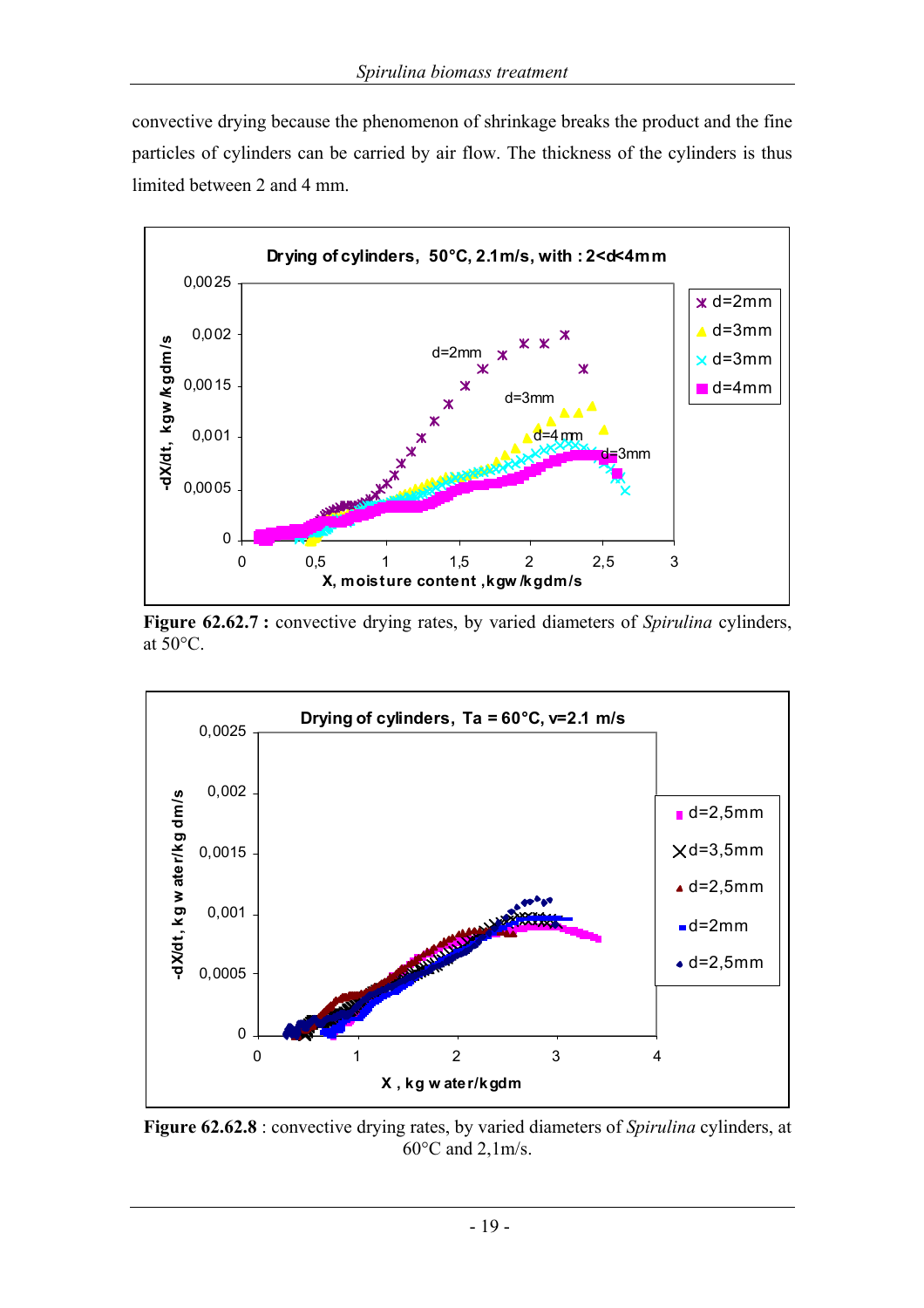The comparative curves on figure  $62.62.7$  show that, for a temperature  $50^{\circ}$ C, the maximum drying rate decrease when the diameter increases. At 50°C, for 3 and 4 mm, the difference between the cylinders become lower and tend towards a limit. However, for 60<sup>o</sup>C, figure 62.62.8, we have not obtained these results, but an almost constant speed of drying. This can be due to reactions on the surface which return more quickly the transfer internal limiting for temperatures higher than 60°C. It is interesting to dry the Spirulina into thin cylinders, lower than 2 mm, obtained by extrusion. However, the effect of carrying drying with small cylinders, on the cells, must be studied.

#### **2.4.3.1 Characteristic Drying Curve of cylinders**

Applying the CDC method allows to regroup the curves for the Spirulina, for one dimension either in cylinders or in layers and for one type of drying. It it possible to represent the falling rate period for each type of drying and spreading out.



**Figure 62.62.9** : CDC for convective drying of cylinders,

- a) of cylinders 3-4 mm diameters
- b) of cylinders, 2mm diameters

The figure shows that it is possible to regroup the drying rate curves, by normalization.

The influence of the size appears clearly on these characteristic curves (CDC). The CDC are concave for convective drying of cylinders of small diameters.

The drying of cylinders of diameters of 3-4 mm led to linear function close to the diagonal. This means that the diffusion coefficient of water inside thick cylinders is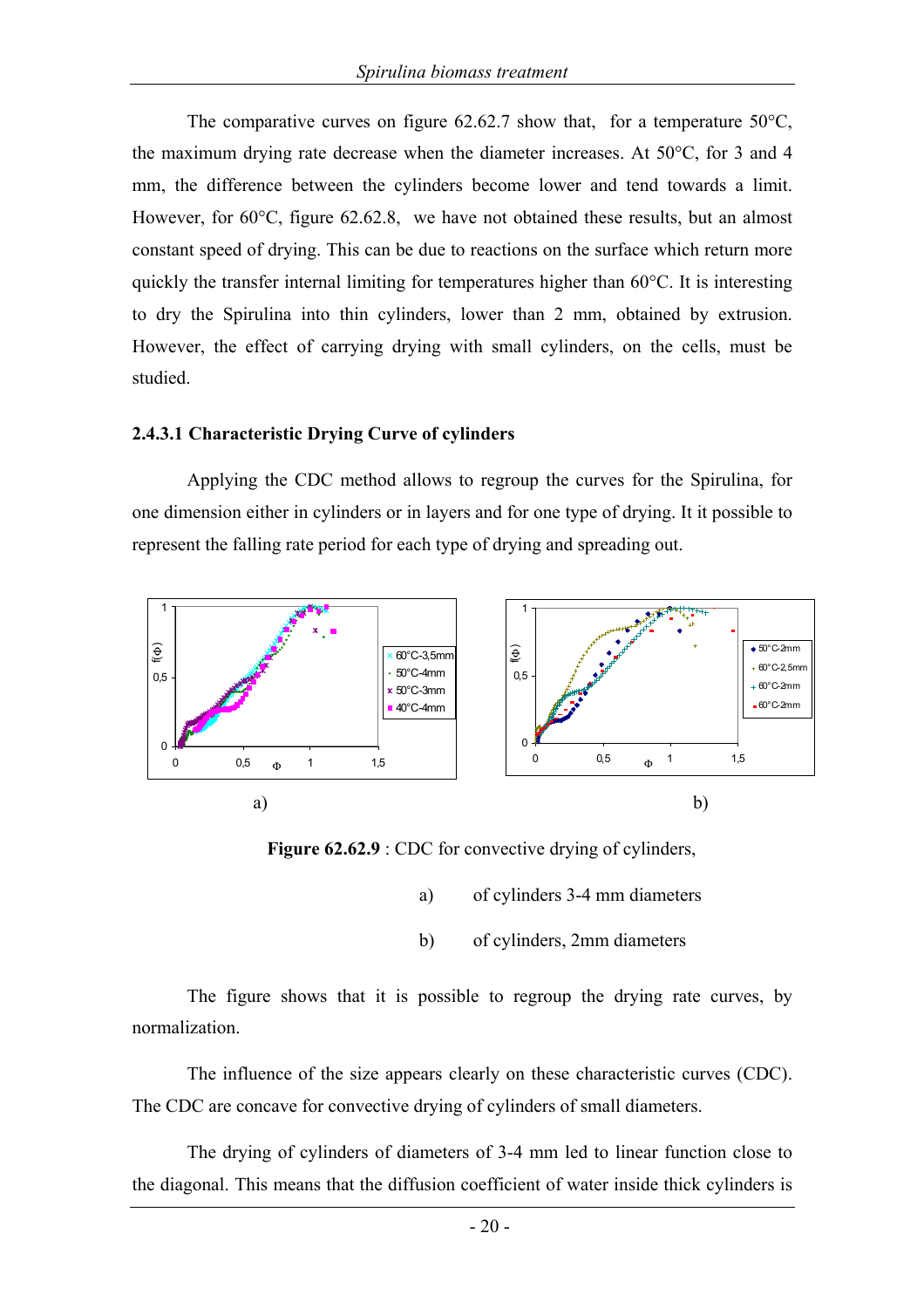going to be very low at the end of drying [Moyne, 1989]. This dimension is thus not interesting on the level output.

#### 2.4.4 Others specific parameters

Face with the crust problems, we emitted initially, the assumption that the EPS can be responsible for this phenomenon. For a first analysis, we dried the sludge produced by the *Spirulina*, by supposing them rich in EPS, the content of EPS was not measured. However, the results are irregular, according to the type of spreading out (spreading out in cylinders or in layer), air velocity and temperature. The results are not similar. For more conclusive results, it will be necessary to analyze the composition of dried sludge.

## **2.5 Conclusions**

## **Main results :**

- We have studied the drying of *Spirulina* (two types) coming from south of France.
- The result were poorly reproducible for the cylinders, but with good reproducibility for the layers
- The influence of temperature of air and of diameter is observable and generally coherent, higher the temperature and lower the diameter, higher the drying rate.
- A first drying rate appears, it have to be confirmed.
- For a given diameter of cylinders, the curves can be grouped under a CDC (characteristic drying curve). This curve is close to the diagonal. That means that the *Spirulina* behaves like a " thick " product, for which the diffusivity of the water through the medium is weak.
- The effect of the structure has not been theoretically studied. The structure can have a great influence on the facility with the phenomena of transport (between a stacking of springs or an arrangement of rods, the characteristics of the formed porous environment are very different). However, we dried two types of the *Spirulina*, one rather right and the other rather spiral, the drying rate curves are similar. Then the shape of the filament would not be a restrictive parameter.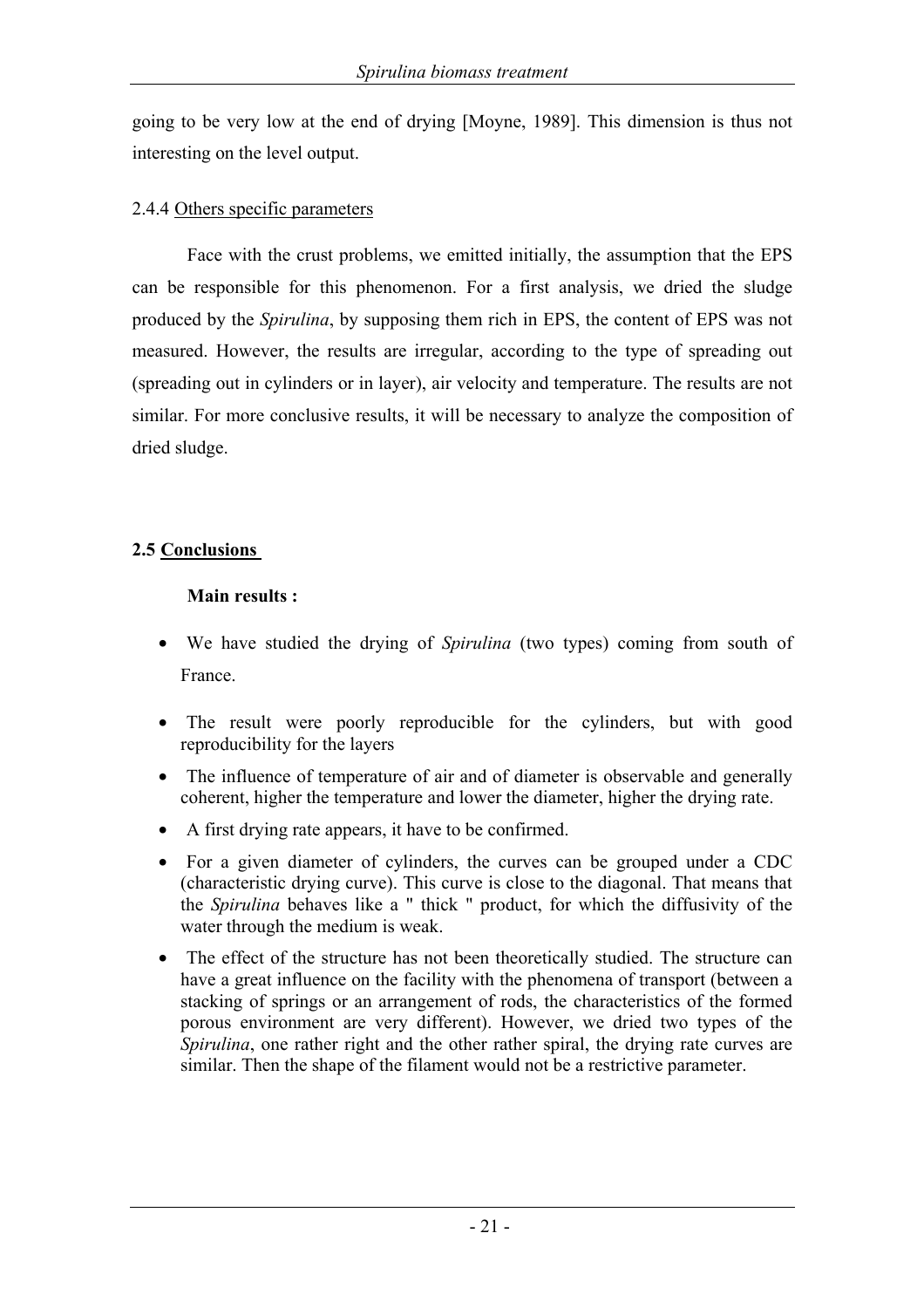- Problems during the work :
	- o It happens that results are not in conformity with the precedents. That can be due to the precision of manipulation or errors of handling. But it seems that others parameters can intervene. Those clearly not identified. It can be the content of EPS, the culture parameters, or the crusting which intervenes more by high temperature (60 °C) than at low temperature (40°C), or it can be the variation of the composition of the Spirulina during the growing time (batch ractor).

#### • **Possible continuation :**

- o It is imperative to establish the drying rate of the *Spirulina* cultivated in our laboratory. The batch culture is not enough reproducible of the culture under the real conditions (for example, increase in the concentration in EPS and sludges). The development of a new reactor should allow a more flexible culture (draining, adjustment of the luminous power).
- o It would be interesting to locate where is the resistance of heat and mass transfers, in the arrangement of the filaments or the membrane, to contribute to the choice of the process which makes it possible to decrease resistance to the transfers (to decrease energy consumption) and which preserves organoleptic and biochemical qualities .
- o It is necessary to characterize the shrinkage to model drying and identify the phenomenon of crust. This phenomenon also appears will infra red and in spray drying of it
- o Perform organoleptic quality measures
- o The continuation of the research on convective drying depends on the choice, studied in parallel, of the process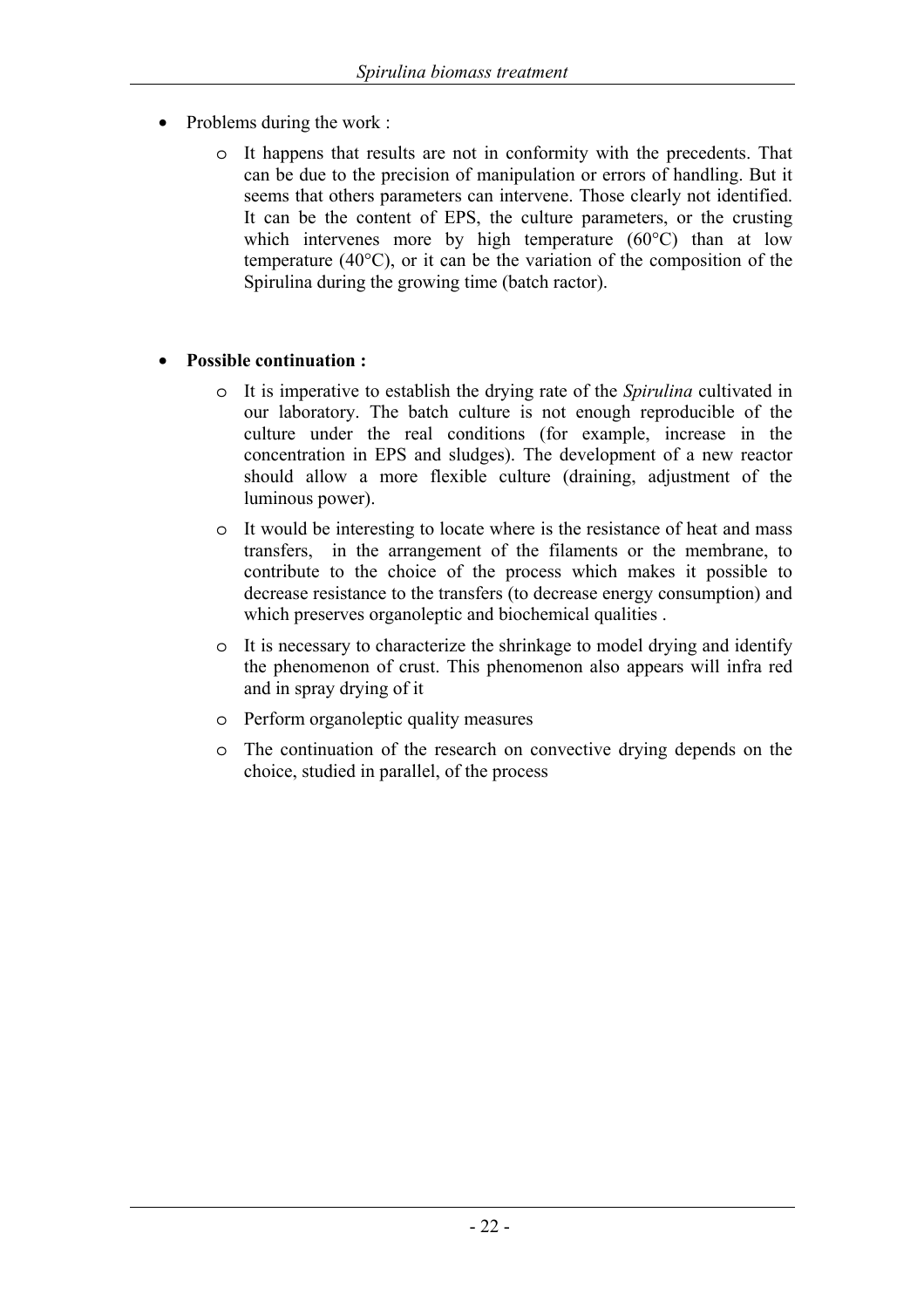#### **3. FREEZE DRYING OF SPIRULINA**

#### **3.1 Introduction**

Freeze drying is generally used to preserve a product which will have good qualities of taste, appearance and of dissolution. The aim of this part is especially to carry some experiments of the freeze drying of *Spirulina* to see if it will be interesting or not to develop this research for the spatial station and on which conditions this type of drying can be conceivable.

#### **3.2 Materials and methods**

Two installations of freeze-drying are usable at the laboratory for two very different capacities.

An apparatus was recently acquired, the lyophiliser (Freeze dryer SMH45 von USIFROID) which allows freeze-drying and conditioning directly batch sample. The installation that we mainly used is schematised below and makes it possible to measure the evolution of the temperature profiles during freezing phases and during sublimation of ice. The product is frozen on a circular copper plate, the thickness of the product can vary from few mm to 7-8 cm (approximately 150ml).

 The product is frozen by conduction through the cooling of the copper plate, which is it even crossed by the cooling agent. It is also possible to freeze the *Spirulina* by *underwater block* setting in liquid nitrogen, then, to place it on the copper plate for the next phase of sublimation of water. The cooling rate can be varied, the minimal temperature of freezing too. On these two parameters depends mainly the size on the formed crystals.

On this size of the crystals can depend organoleptic qualities and the solubility of the product. Times of freezing can be optimised to obtain a desired quality of product. Freeze-drying is carried out by vacuum setting (below 0,6 mbar) of the enclosure which contains the product, with a trap with condensation of the vapour (figure 1.c). The weight of the product is not recorded. The end of each stage corresponds to the end of the stages of temperatures.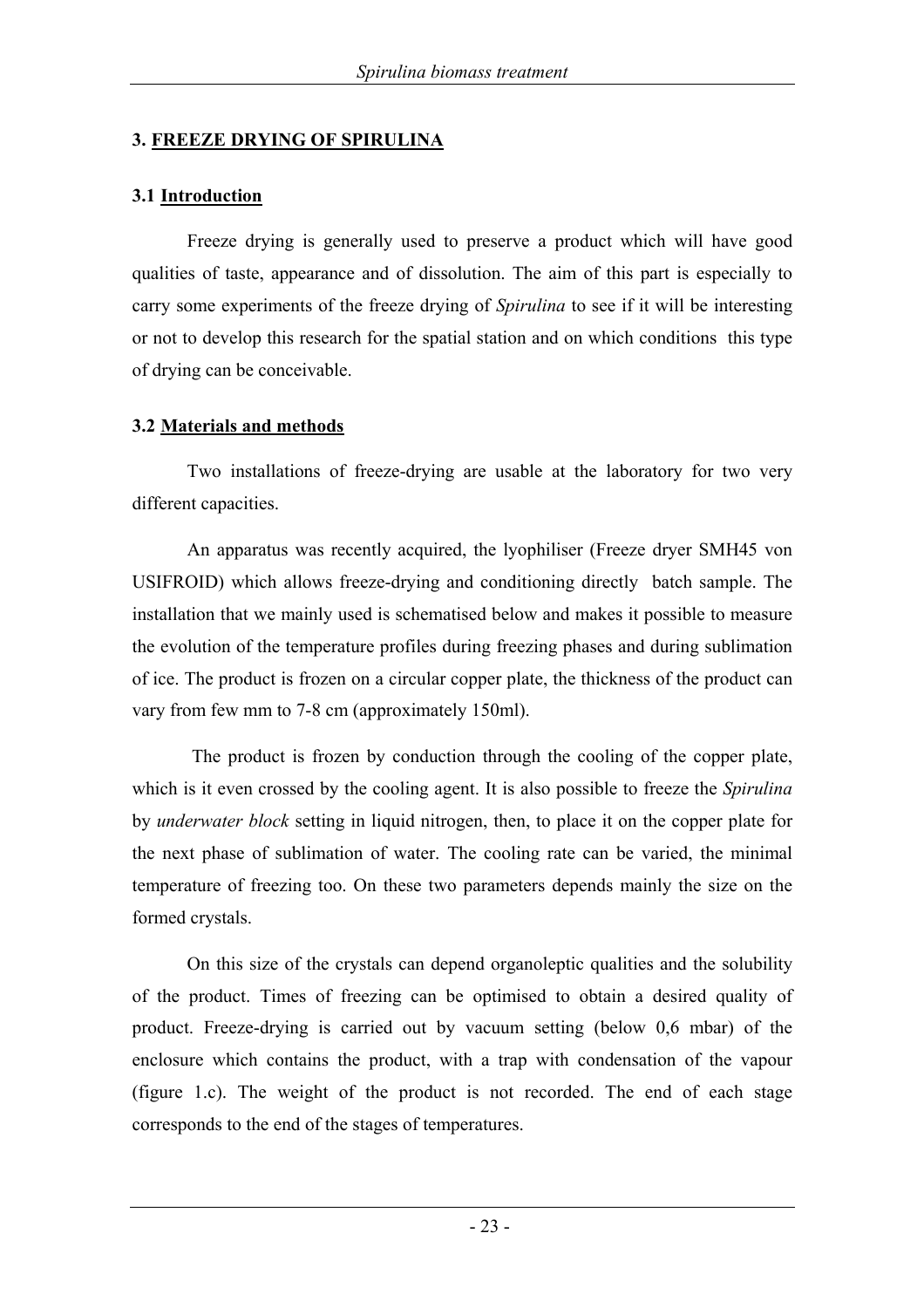

c : Vacuum installation

**Figure 62.63**.1 a b c : Freeze dryer installation and details.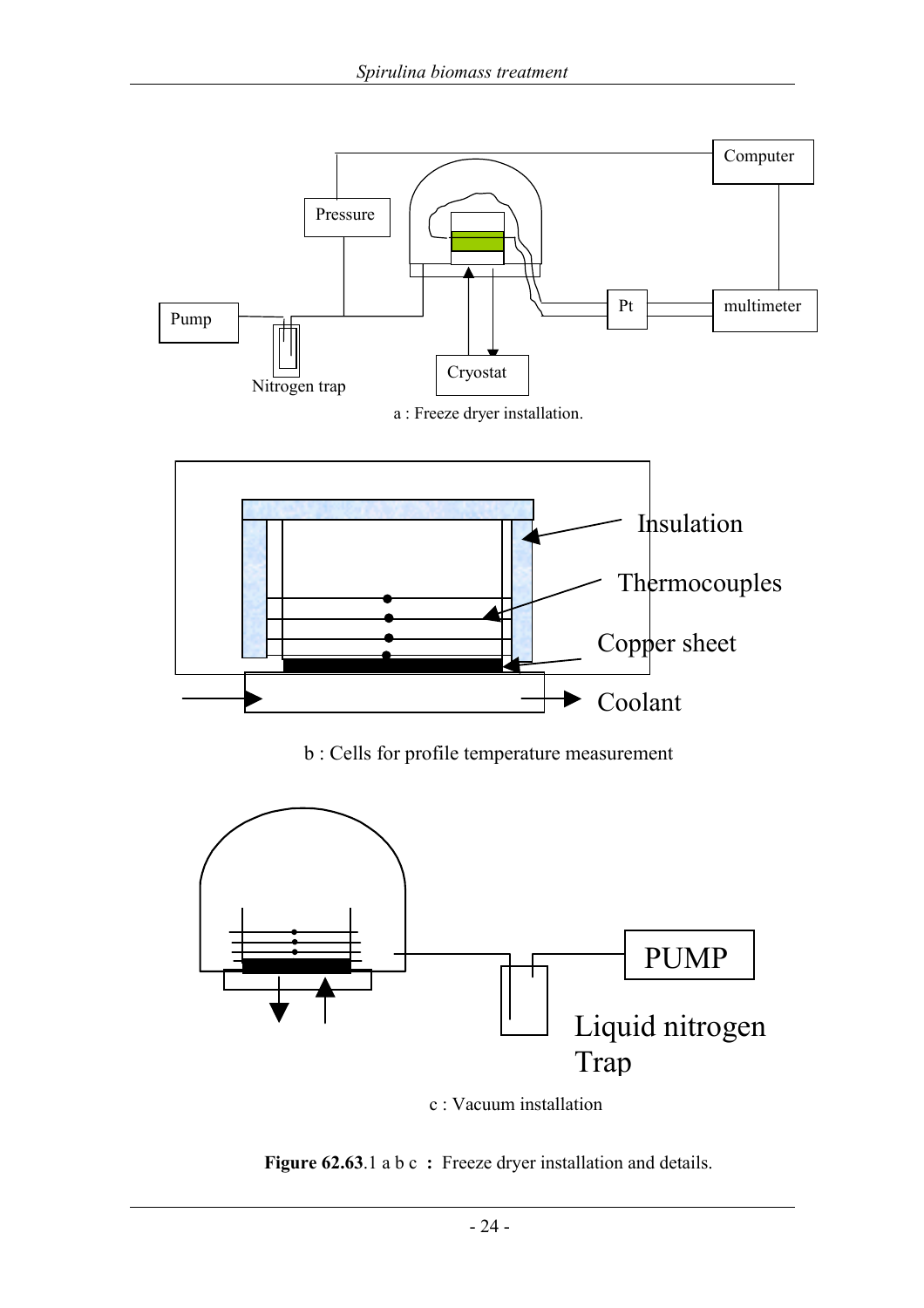#### **3.3 Results :**

-30

-20

-10

We carried out tests (brutal freezing in liquid nitrogen or freezing with progressive low temperature), of which a test with the measurement of the profiles of temperature. The appearance is light, characteristic of the freeze-dried products. The very fragile product is easily friable and can thus be powder tiny room.



Figure 62.63.2: Temperature profile of *Spirulina* during freezing and vacuum drying.

b) Vacuum drying

 $\begin{array}{ccccccc}\n0 & 5 & 10 & 15 & 20 & 25\n\end{array}$ 

**Time, hours**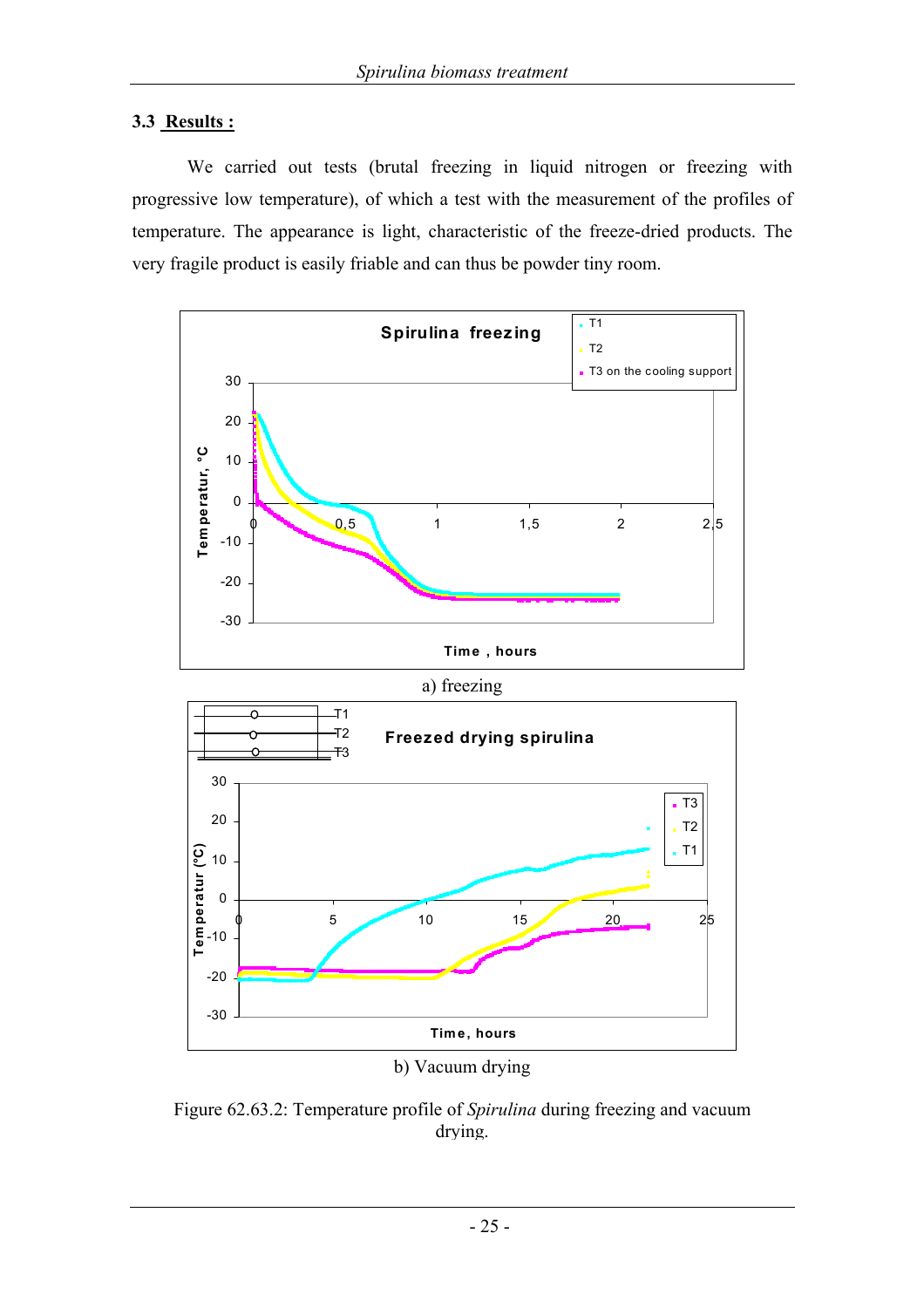To get temperature profiles, the experience need approximately 200 ml *Spirulina*, of which we added water. It is better to freeze-dry the not wring *Spirulina*, to get a freezing time and a freeze-drying time smaller than by wring *Spirulina*. It is necessary that the *Spirulina* is wet, that means with a moisture content higher than that of the beginning of convective or radiative drying, that means more than 7kg/kg.

The heat transfer passes especially through the water(more conducting than the biomass), then if the moisture content is too low, the heat transfer during freezing become down during freezing. In the same way, during sublimation, the draining of the vapour of the *Spirulina* through the pores is more difficult, because the pores are smaller if the water content starting is weaker. However, a high initial moisture content involves a higher energy expenditure.

In the case of the *Spirulina*, the optimum initial moisture content is has to determine.

The figure 62.63.2 show the results of the freeze drying of *Spirulina*. Freezing time is two hours with a temperature of -22°C.

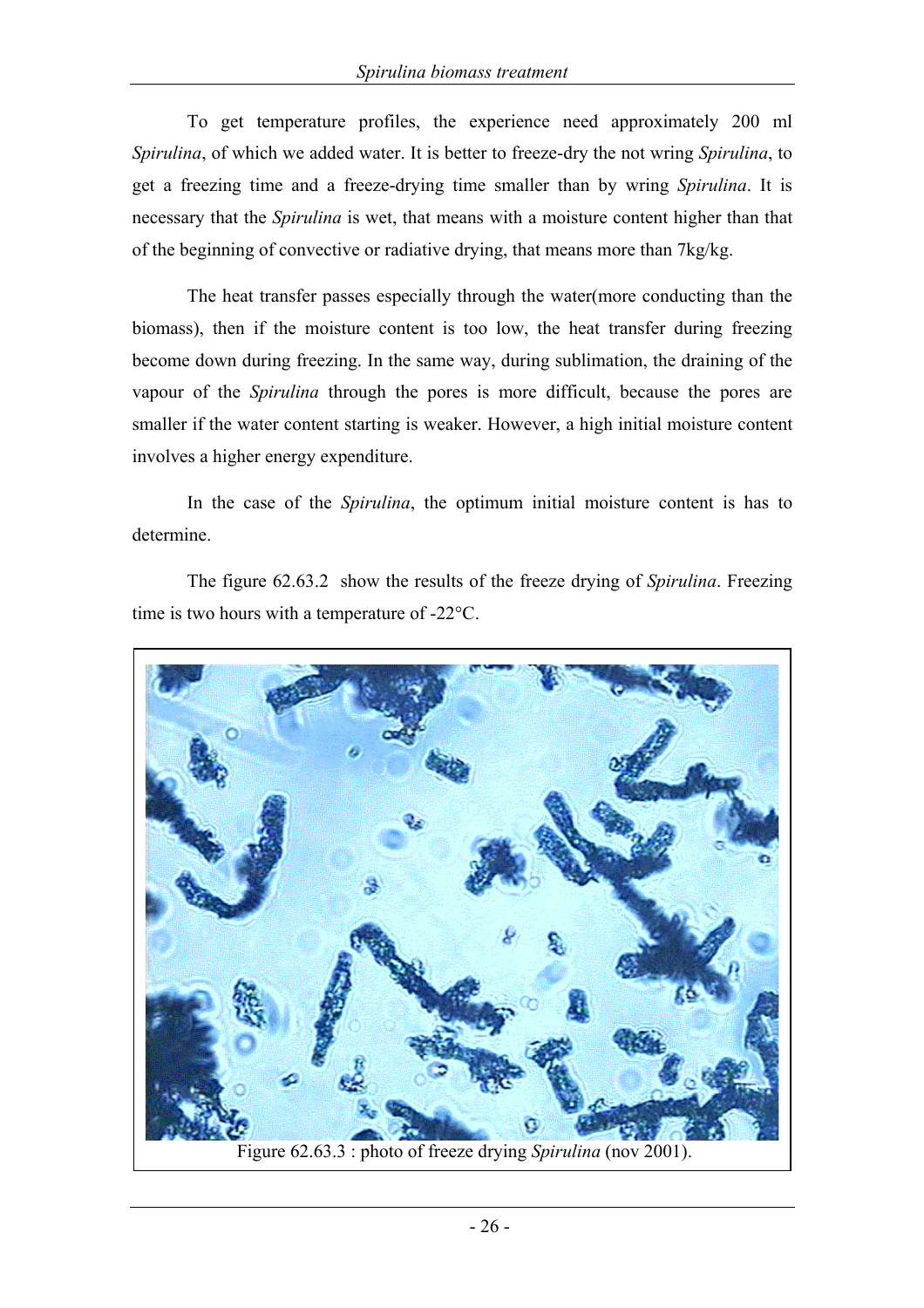During the first phase (pink-mauve curve), the *Spirulina* is cooling, then during freezing close to zero degrees, the temperature is quite constant. Then the product is under cooling until the given temperature. During sublimation, the temperature remains constant, equal to the initial temperature, until total sublimation of the free frozen water. When the temperature of the *Spirulina*, placed near the support, increases, one can consider that all the free water is evacuated, it remains adsorbed water which can still be evacuated. For that, the sample is heated by conduction with the copper support by warm fluid circulation.

The photo  $n^{\circ}$  62.63.3 watch of the grains resulting from the powder obtained after freeze-drying. It seems that many filaments are cut .

#### **3.4 Conclusions:**

#### **Main results:**

- The installation makes it possible to freeze-dry *Spirulina* and to get the temperature profiles;
- The freeze-drying of the *Spirulina* requires the optimisation of the initial moisture content;
- The photos show that the cells seem to be broken, this remain to be checked;
- The aspect of the freeze-dried piece of *Spirulina*, colour and texture, " is appreciated ".

#### **Possible continuation:**

The study of freeze-drying of *Spirulina* is possible

if:

- The fast dissolution which involves the release of the colour is not awkward;
- To bring a lyophilisator into operation is adaptable to the space conditions, in particular for the more significant need of energy on the ground than others processes of drying (cooling<20°C+ vacuum under P<0,6mbar).

by:

• Determination of the optimal initial moisture content which makes it possible to reduce the drying time and the energy cost;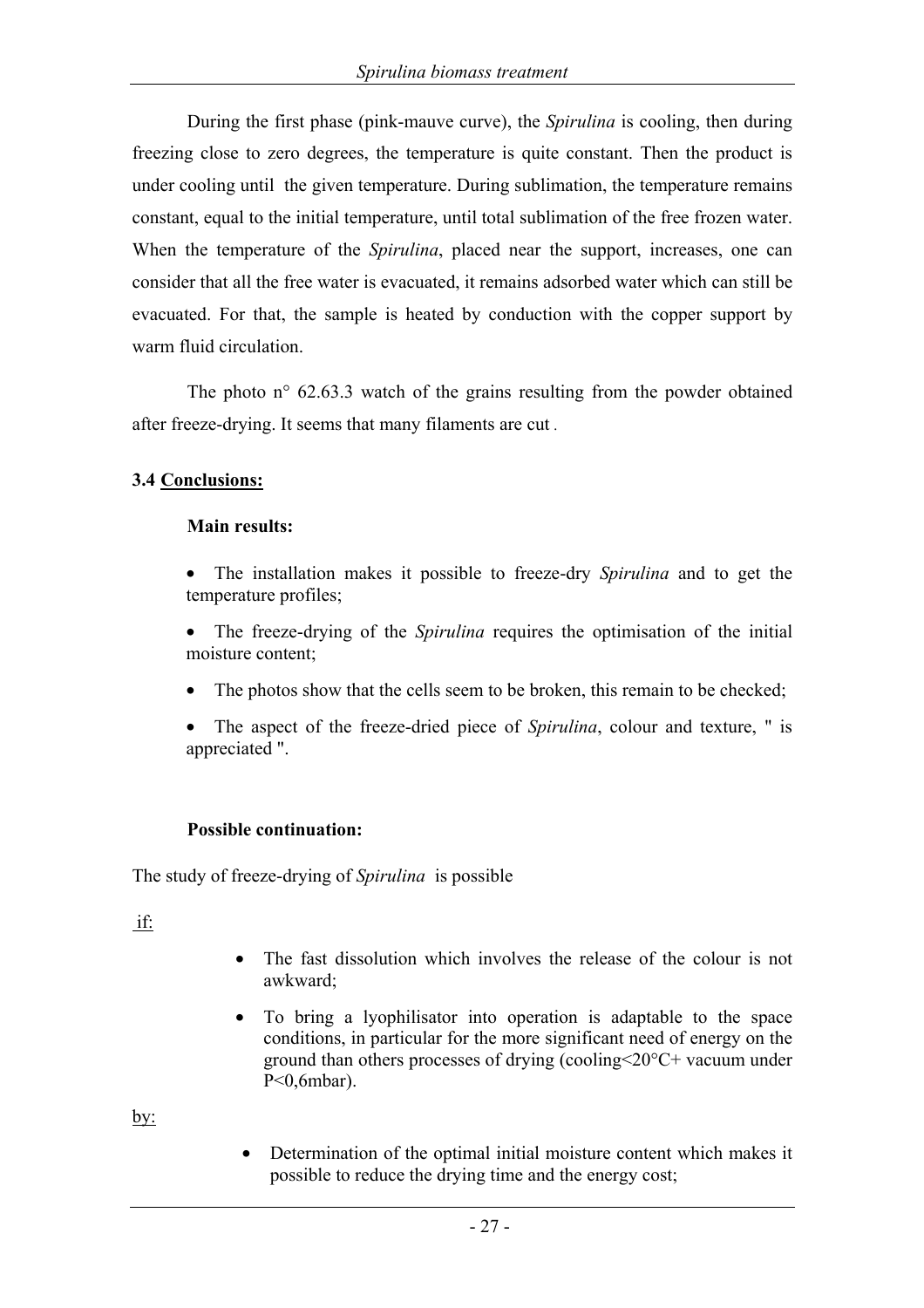- The optimisation of the temperature and the freezing rate to get a given quality of *Spirulina* according to the identified need;
- The influence of these parameters on the solubility of the dry product, on the biochemical or structural characteristics of the *Spirulina*;
- The modelling of the heat and mass transfers during freeze-drying.

Studies in 2002 will make it possible to measure the influence of freeze-drying on the biochemical quality of the *Spirulina*.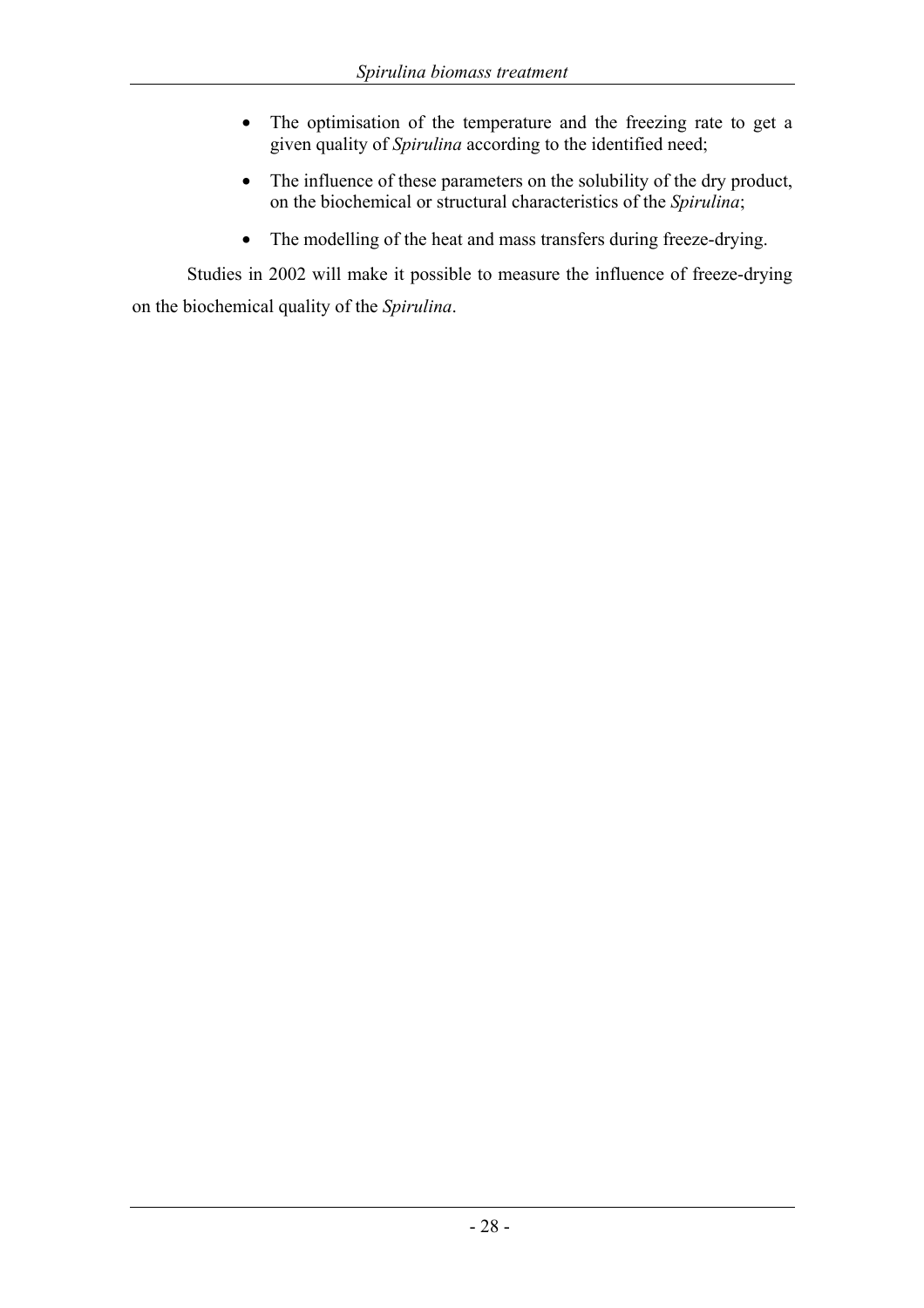#### **4. SPIRULINA PRODUCTION FOR HUMAN CONSUMPTION**

#### **4.1 Introduction**

Because the spatial stations are looking for drying with small production, the study concerns also the acceptability of *Spirulina* by the consumer. Then, it will be interesting to meet the actual producers (who dry *Spirulina*) and visit their installations, to discuss with them about quality, problems, etc… That was realize during a travel of two or three days in the region of Montpellier and Pont St Esprit.

The visit and the observation of the producers' work with *Spirulina* make it possible to raise elements of the know-how of the producers and eventually to create a link between the results of scientific search and those of the know-how.

We have visited 3 farms:

- Mr Philippe Callamand at Lodève (department Hérault, 34)
- Mr Robert Nogier at Pont St Esprit (department Gard, 30)
- Mr Jean Paul Jourdan at Mialet (department Hérault, 34)

And meet:

• Mr Ripley Fox at Saint Bauzille de Putois (department Hérault, 34)

The observations were centered on the harvest and on the drying of *Spirulina*. The results are gathered in the table and take again the expressions of the producers.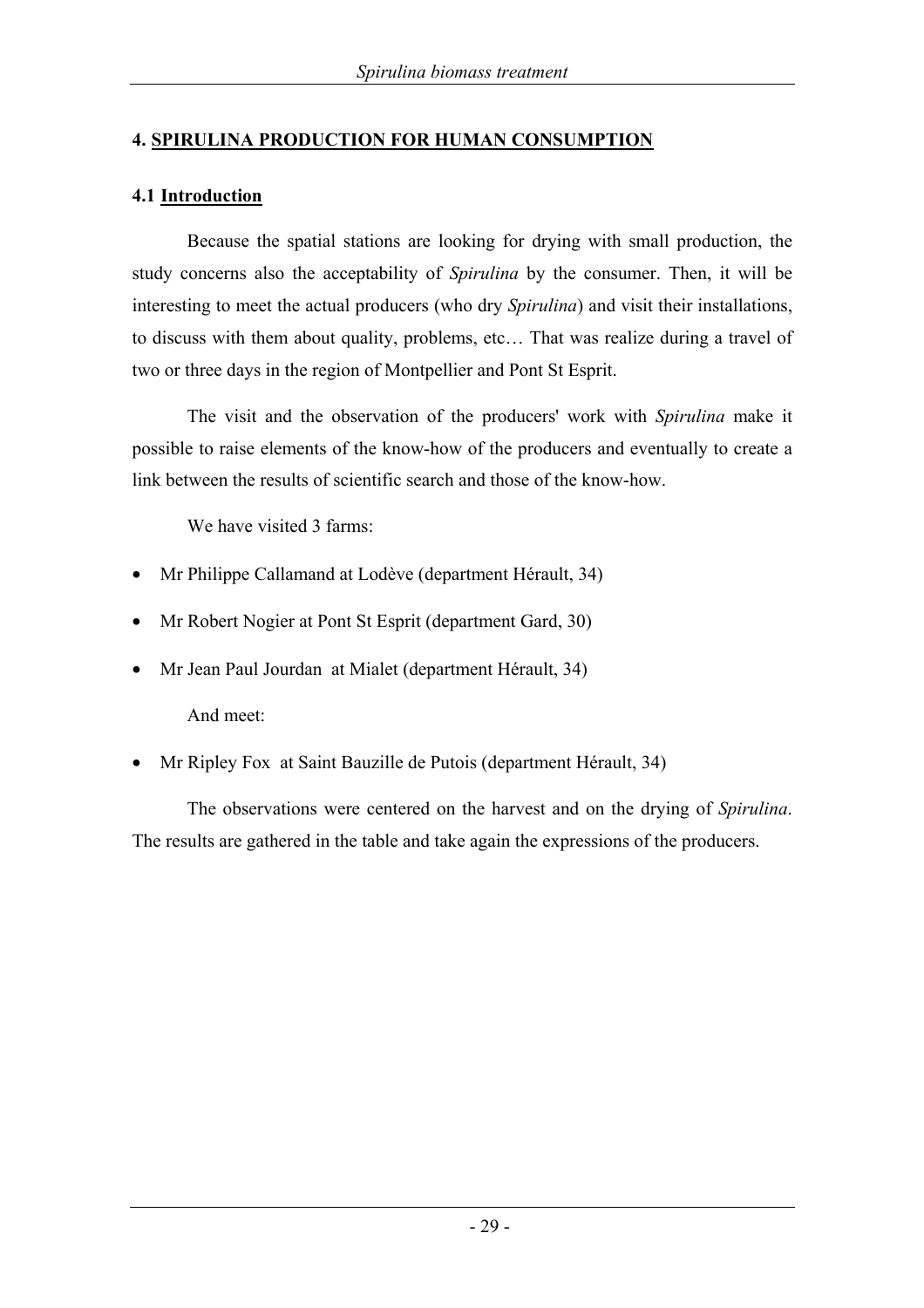#### **The parameters :**

The measuring units are those of the operators. For ex: the capacity of the culture is expressed in  $m^2$  exposed to the sun, not in  $m^3$ . The indirect light source is always the solar radiation, through a plastic greenhouse.

## **4.2 Results of the interview :**

## **4.2.1** 2.1. Culture :

| Farms     | $\langle$ Structure $\rangle$<br>of Spirulina | Production             |
|-----------|-----------------------------------------------|------------------------|
| Callamand | Wavy                                          | 4kg dry Spirulina /day |
| Nogier    | Rather straight                               |                        |
| Vitar     | Wavy                                          |                        |
| Jourdan   | Wavy<br>and                                   |                        |
|           | spiral                                        |                        |

# 4.2.2 2.2. Drying - filtration :

|           | Used                   | Filtration                                             | Pressing                                                                           | Problems                                                                                     |
|-----------|------------------------|--------------------------------------------------------|------------------------------------------------------------------------------------|----------------------------------------------------------------------------------------------|
|           | drying method          |                                                        |                                                                                    |                                                                                              |
| Callamand | Forced convection      | Manual, on sieve                                       | Manual                                                                             |                                                                                              |
|           |                        | 120 yarn per inch                                      | know-how to<br>preserve the broken<br>of cells                                     |                                                                                              |
|           |                        | $1 \text{yarn} = 20 \mu m$                             |                                                                                    |                                                                                              |
|           |                        | 1 pore = $20 \mu m$                                    |                                                                                    |                                                                                              |
|           |                        | Pre layer of<br>Spirulina.                             |                                                                                    |                                                                                              |
| Nogier    | Spray drying (failure) | 1)Centrifuge<br>filtration on sieve<br>on $50 \mu m$ , |                                                                                    | If the Spirulina is<br>damaged, it passes<br>through the sieves, and<br>then come problem of |
|           |                        | 2) Without filtration                                  |                                                                                    | joining on filter                                                                            |
| Nogier    | Forced convection      | Without filtration                                     | Without                                                                            |                                                                                              |
| Vitar     | Forced convection      |                                                        |                                                                                    |                                                                                              |
| Jourdan   | Forced convection      | Manual filtration on<br>20-25µm filter                 | Soft pressing to<br>allow evacuate the<br>water without<br>damage the<br>Spirulina | Difficult filtration if too<br>much EPS or "sludge"                                          |